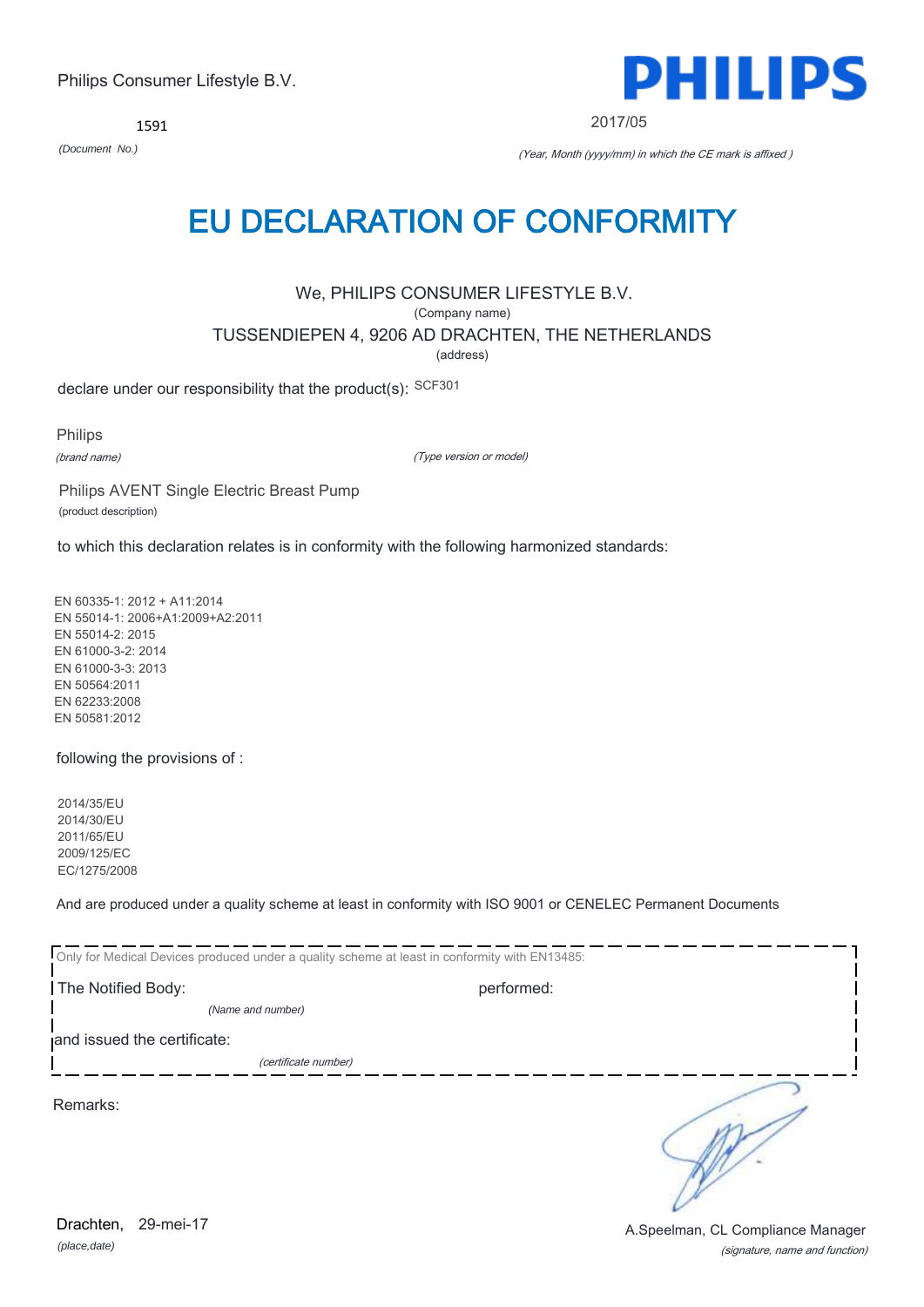1591



#### 2017/05

*(Document No. /Bericht Nr. )* (Year, Month (yyyy/mm) in which the CE mark is affixed /Jahr der CE Zeichenerteilung )

# EU DECLARATION OF CONFORMITY

(EG - Konformitätserklärung)

# We, PHILIPS CONSUMER LIFESTYLE B.V.

(Company name / Name)

TUSSENDIEPEN 4, 9206 AD DRACHTEN, THE NETHERLANDS

(address / Anschrift)

declare under our responsibility that the product(s) SCF301

erklären als Verantwortliche, daß folgende(s) elektrische(n) Produkt(e)

Philips

(brand name, Markenname)

(Type version or model, Typenbezeichnung oder Modell )

Philips AVENT Single Electric Breast Pump (product description, Produktbezeichnung)

to which this declaration relates is in conformity with the following harmonized standards: (auf die sich diese Konformitätserklärung bezieht, allen nachstehenden hamonisierten Normen entspricht.)

EN 60335-1: 2012 + A11:2014 EN 55014-1: 2006+A1:2009+A2:2011 EN 55014-2: 2015 EN 61000-3-2: 2014 EN 61000-3-3: 2013 EN 50564:2011 EN 62233:2008 EN 50581:2012

#### following the provisions of : (Entsprechend den Bestimmungen der)

2014/35/EU 2014/30/EU 2011/65/EU 2009/125/EC

EC/1275/2008

And are produced under a quality scheme at least in conformity with ISO 9001 or CENELEC Permanent Documents (und die gemäß eines Qualitätsystems produziert werden, dass mindestens der ISO 9001 oder CENELEC Permanent Documents entspricht)

|                                                             | Only for Medical Devices produced under a quality scheme at least in conformity with EN13485: |                            |                                                             |
|-------------------------------------------------------------|-----------------------------------------------------------------------------------------------|----------------------------|-------------------------------------------------------------|
| The Notified Body:<br>(benannte Stelle)                     | (Name and number/ Name und Kennnummer)                                                        | performed:<br>(ausgeführt) | (description of intervention / Beschreibung des Verfahrens) |
| and issued the certificate:<br>(und stellen das Zertifikat) | (certificate number / Zertifikatnummer)                                                       |                            |                                                             |
| Remarks:                                                    |                                                                                               |                            |                                                             |

*(place,date / Ort, Datum )* Drachten, 29-mei-17

(signature, name and function / Unterschrift, Name und Funktion des Unterzeichners ) A.Speelman, CL Compliance Manager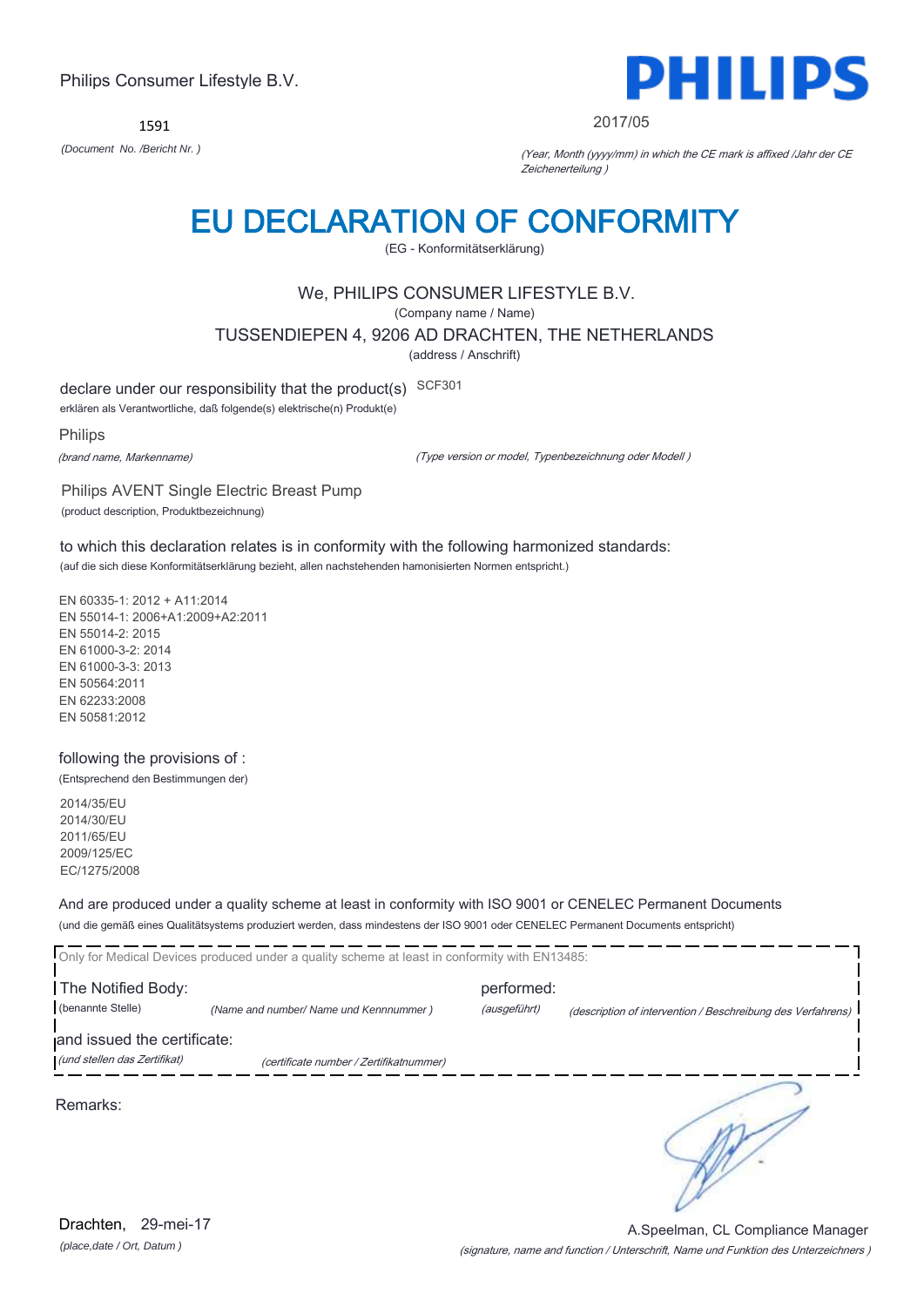1591



2017/05

*(Document No. / Numéro du document)* (Year, Month (yyyy/mm) in which the CE mark is affixed / Année/mois (aaaa/mm) au cours de laquelle le marquage CE a été apposé)

# EU DECLARATION OF CONFORMITY

(DECLARATION DE CONFORMITE CE)

### We, PHILIPS CONSUMER LIFESTYLE B.V.

(Company name / Nom de l'entreprise)

TUSSENDIEPEN 4, 9206 AD DRACHTEN, THE NETHERLANDS

(address / adresse)

declare under our responsibility that the product(s) SCF301

(déclarons sous notre propre responsabilité que le(s) produit(s))

Philips

(brand name, nom de la marque)

(Type version or model, référence ou modèle)

Philips AVENT Single Electric Breast Pump (product description, description du produit)

to which this declaration relates is in conformity with the following harmonized standards: (auquel cette déclaration se rapporte, est conforme aux normes harmonisées suivantes)

EN 60335-1: 2012 + A11:2014 EN 55014-1: 2006+A1:2009+A2:2011 EN 55014-2: 2015 EN 61000-3-2: 2014 EN 61000-3-3: 2013 EN 50564:2011 EN 62233:2008 EN 50581:2012

#### following the provisions of :

(conformément aux exigences essentielles et autres dispositions pertinentes de:)

2014/35/EU 2014/30/EU 2011/65/EU 2009/125/EC EC/1275/2008

And are produced under a quality scheme at least in conformity with ISO 9001 or CENELEC Permanent Documents (Et sont fabriqués conformément à une qualité au moins conforme à la norme ISO 9001 ou aux Documents Permanents CENELEC)

|                              | <b>I</b> Only for Medical Devices produced under a quality scheme at least in conformity with EN13485: |              |                                                              |
|------------------------------|--------------------------------------------------------------------------------------------------------|--------------|--------------------------------------------------------------|
| The Notified Body:           |                                                                                                        | performed:   |                                                              |
| (L'Organisme Notifié)        | (Name and number/nom et numéro)                                                                        | (a effectué) | (description of intervention / description de 'intervention) |
| and issued the certificate:  |                                                                                                        |              |                                                              |
| (et a délivré le certificat) | (certificate number / numéro du certificat)                                                            |              |                                                              |
| Remarks:                     |                                                                                                        |              |                                                              |

*(place,date / lieu, date)* Drachten. 29-mei-17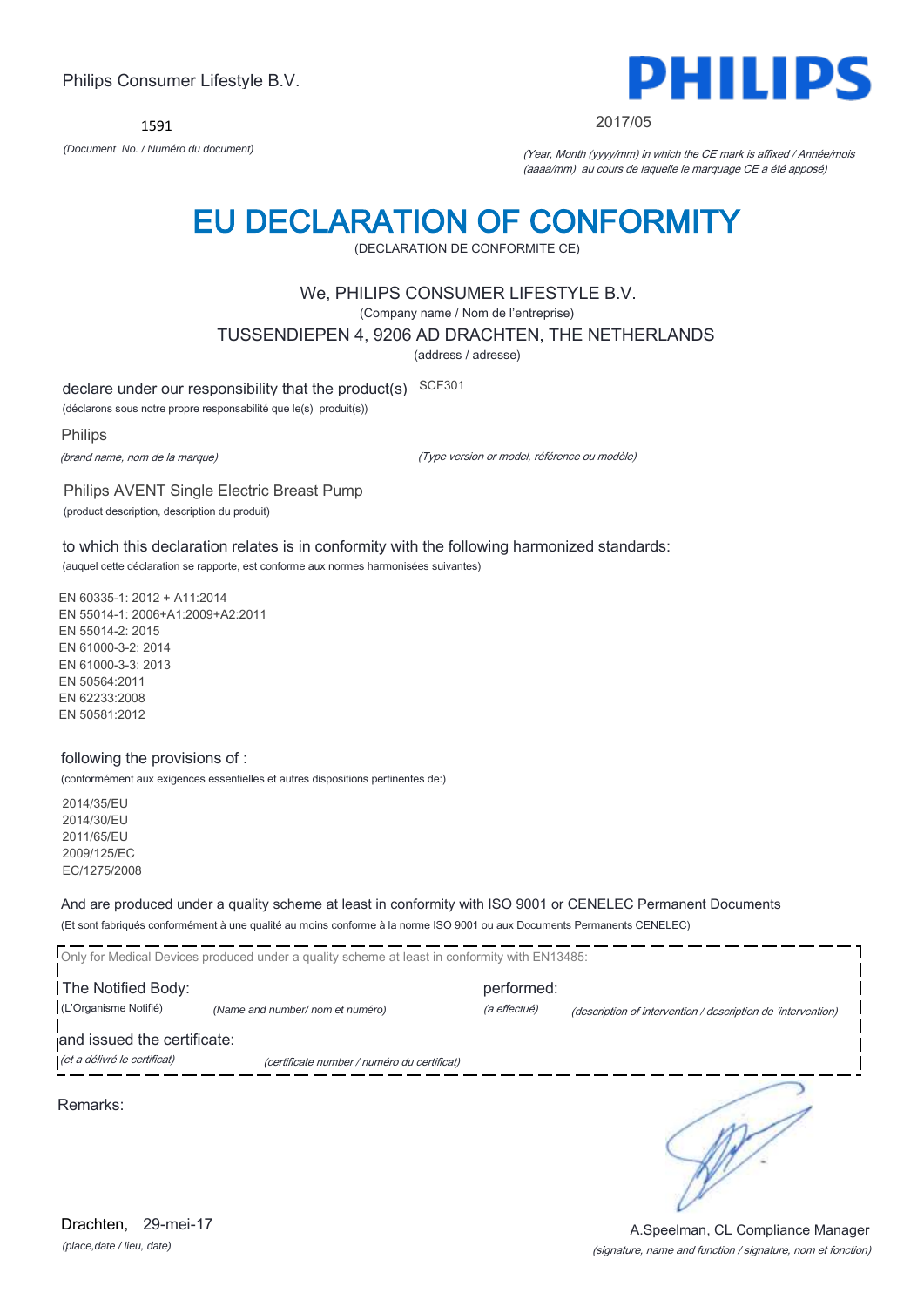1591



#### 2017/05

*(Document No. / Documentnummer)* (Year, Month (yyyy/mm) in which the CE mark is affixed / Jaar, maand waarin de CE markering is uitgegeven)

# EU DECLARATION OF CONFORMITY

(Europeese Conformiteitsverklaring)

### We, PHILIPS CONSUMER LIFESTYLE B.V.

(Company name / Bedrijfsnaam)

TUSSENDIEPEN 4, 9206 AD DRACHTEN, THE NETHERLANDS

(address / adres)

declare under our responsibility that the product(s) SCF301

(verklaren dat onder onze verantwoordelijkheid de product(en))

Philips

(brand name, merknaam)

(Type version or model, typenummer of model)

Philips AVENT Single Electric Breast Pump (product description, productbeschrijving)

to which this declaration relates is in conformity with the following harmonized standards: (waar deze verklaring betrekking op heeft voldoen aan de volgende geharmoniseerde standaarden)

EN 60335-1: 2012 + A11:2014 EN 55014-1: 2006+A1:2009+A2:2011 EN 55014-2: 2015 EN 61000-3-2: 2014 EN 61000-3-3: 2013 EN 50564:2011 EN 62233:2008 EN 50581:2012

#### following the provisions of :

(volgens de voorwaarden van:)

2014/35/EU 2014/30/EU 2011/65/EU 2009/125/EC EC/1275/2008

And are produced under a quality scheme at least in conformity with ISO 9001 or CENELEC Permanent Documents (En worden geproduceerd volgens een kwaliteitsprogramma wat minimaal overeenkomt met ISO9001 of de CENELEC permanente documenten)

|                                       | Only for Medical Devices produced under a quality scheme at least in conformity with EN13485: |                                                                            |
|---------------------------------------|-----------------------------------------------------------------------------------------------|----------------------------------------------------------------------------|
| The Notified Body:                    |                                                                                               | performed:                                                                 |
| (Notified Body)                       | (Name and number/ Naam en nummer)                                                             | (heeft uitgevoerd) (description of intervention / uitgevoerd testprotocol) |
| and issued the certificate:           |                                                                                               |                                                                            |
| (en heeft een certificaat uitgegeven) | (certificate number / nummer van het certificaat)                                             |                                                                            |
| Remarks:                              |                                                                                               |                                                                            |

*(place,date / plaats, datum)* Drachten, 29-mei-17

#### (signature, name and function / handtekening, naam en functie) A.Speelman, CL Compliance Manager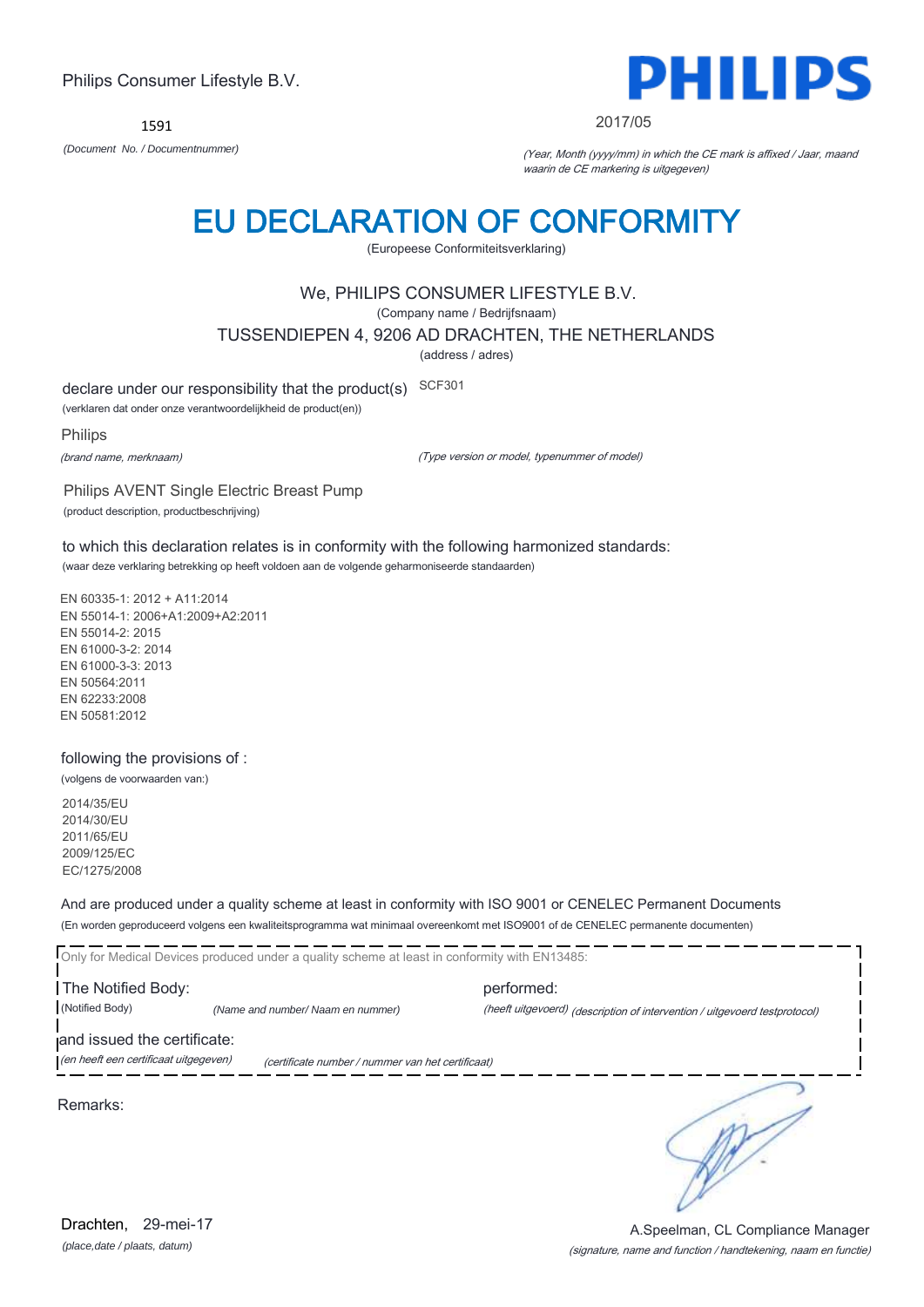1591



#### 2017/05

*(Document No. / Číslo zprávy)* (Year, Month (yyyy/mm) in which the CE mark is affixed / Rok udělění známky CE)

# EU DECLARATION OF CONFORMITY

(Prohlášení o shodě v EU)

# We, PHILIPS CONSUMER LIFESTYLE B.V.

(Company name / Jméno)

TUSSENDIEPEN 4, 9206 AD DRACHTEN, THE NETHERLANDS

(address / adresa)

declare under our responsibility that the product(s) SCF301

(Prohlašujeme na svou odpovědnost, že elektrický výrobek)

Philips

(brand name, značka)

(Type version or model, Typ verze nebo model)

Philips AVENT Single Electric Breast Pump (product description, popis výrobku)

to which this declaration relates is in conformity with the following harmonized standards: (na nějž se toto prohlášení vztahuje, je ve shodě s následujícími harmonizovanými normami:)

EN 60335-1: 2012 + A11:2014 EN 55014-1: 2006+A1:2009+A2:2011 EN 55014-2: 2015 EN 61000-3-2: 2014 EN 61000-3-3: 2013 EN 50564:2011 EN 62233:2008 EN 50581:2012

### following the provisions of :

(Následovaných ustanoveními Směrnic:)

2014/35/EU 2014/30/EU 2011/65/EU 2009/125/EC EC/1275/2008

And are produced under a quality scheme at least in conformity with ISO 9001 or CENELEC Permanent Documents (A jsou vyráběny v systému řízení kvality minimálně ve shodě s ISO 9001 nebo)

|                                                      | Only for Medical Devices produced under a quality scheme at least in conformity with EN13485: |            |                                               |
|------------------------------------------------------|-----------------------------------------------------------------------------------------------|------------|-----------------------------------------------|
| The Notified Body:                                   |                                                                                               | performed: |                                               |
| (Kompetentní orgán)                                  | (Name and number/ Název a číslo)                                                              | (provedl)  | (description of intervention / popis operace) |
| and issued the certificate:<br>(a vydal certifikát,) |                                                                                               |            |                                               |
|                                                      | (certificate number / číslo certifikátu)                                                      |            |                                               |
| Remarks:                                             |                                                                                               |            |                                               |
|                                                      |                                                                                               |            |                                               |

(signature, name and function / podpis, jméno a funkce) A.Speelman, CL Compliance Manager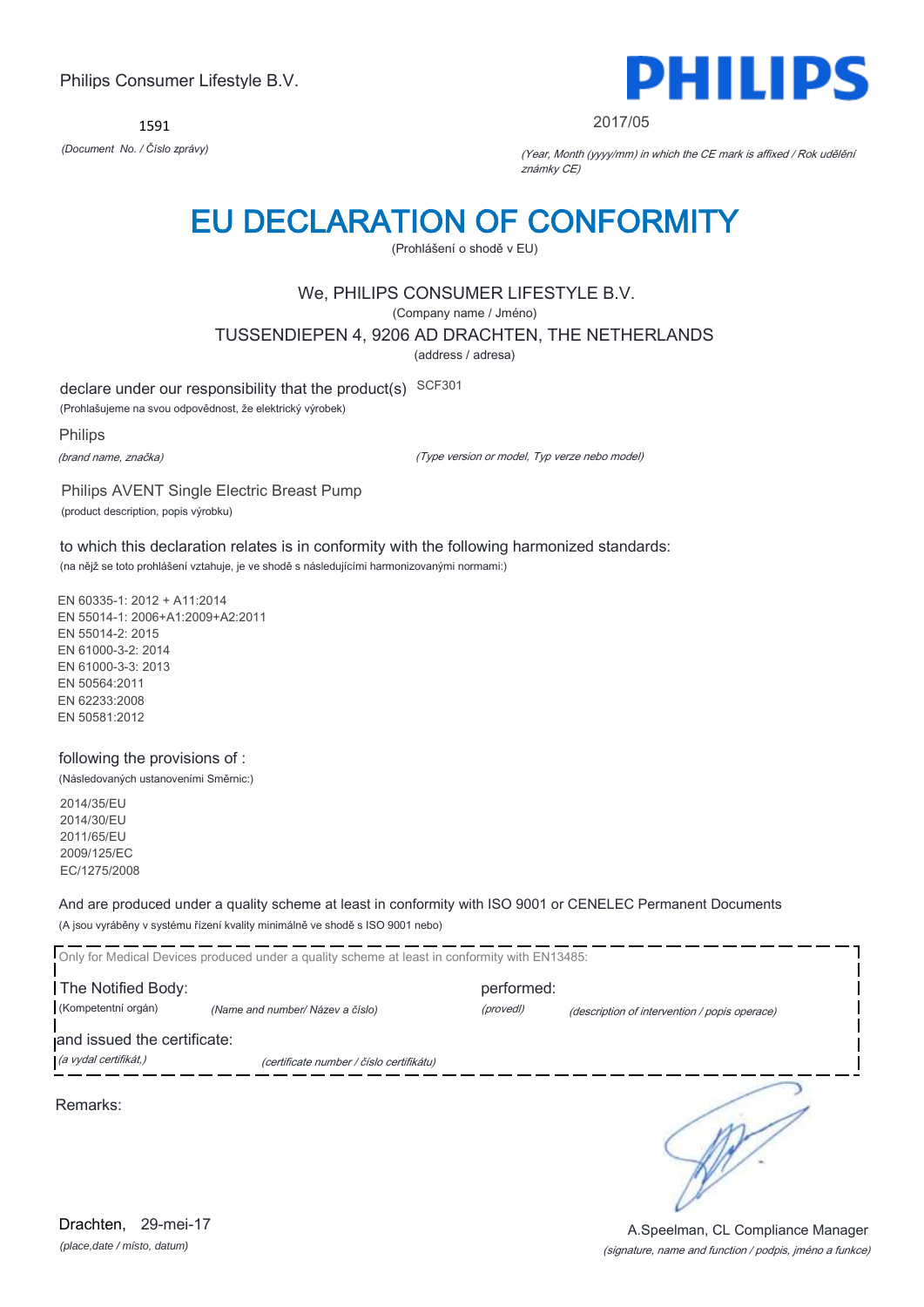1591



#### 2017/05

*(Document No. / Rapportnummer)* (Year, Month (yyyy/mm) in which the CE mark is affixed / Årstal for påhæftning af CE-mærkningen)

# EU DECLARATION OF CONFORMITY

(EU KONFORMITETSERKLÆRING)

### We, PHILIPS CONSUMER LIFESTYLE B.V.

(Company name / Virksomhedens navn)

TUSSENDIEPEN 4, 9206 AD DRACHTEN, THE NETHERLANDS

(address / adresse)

declare under our responsibility that the product(s) SCF301

(Erklærer i henhold til vores ansvar, at de(t) elektriske produkt(er))

Philips

(brand name, navn på varemærke)

(Type version or model, type eller model)

Philips AVENT Single Electric Breast Pump (product description, produktbeskrivelse)

to which this declaration relates is in conformity with the following harmonized standards: (til hvilke(t) denne erklæring relaterer sig, er i konformitet med følgende harmoniserede standarder)

EN 60335-1: 2012 + A11:2014 EN 55014-1: 2006+A1:2009+A2:2011 EN 55014-2: 2015 EN 61000-3-2: 2014 EN 61000-3-3: 2013 EN 50564:2011 EN 62233:2008 EN 50581:2012

#### following the provisions of :

(Opfylder de ufravigelige krav og øvrige forskrifter i)

2014/35/EU 2014/30/EU 2011/65/EU 2009/125/EC EC/1275/2008

And are produced under a quality scheme at least in conformity with ISO 9001 or CENELEC Permanent Documents (Og er produceret i en kvalitet, der, som minimum, opfylder kravene i ISO 9001-standarden eller CENELEC's permanente dokumenter)

Only for Medical Devices produced under a quality scheme at least in conformity with EN13485: The Notified Body: example and the performed: (Det Notificerede Organ) *(Name and number/ Navn og nummer)* (har gennemført) (description of intervention / beskrivelse af intervention) and issued the certificate: (og udstedt erklæringen) (certificate number / erklæringsnummer)

Remarks:

∍

*(place,date / sted, dato)* Drachten, 29-mei-17

#### (signature, name and function / Signatur, navn og titel) A.Speelman, CL Compliance Manager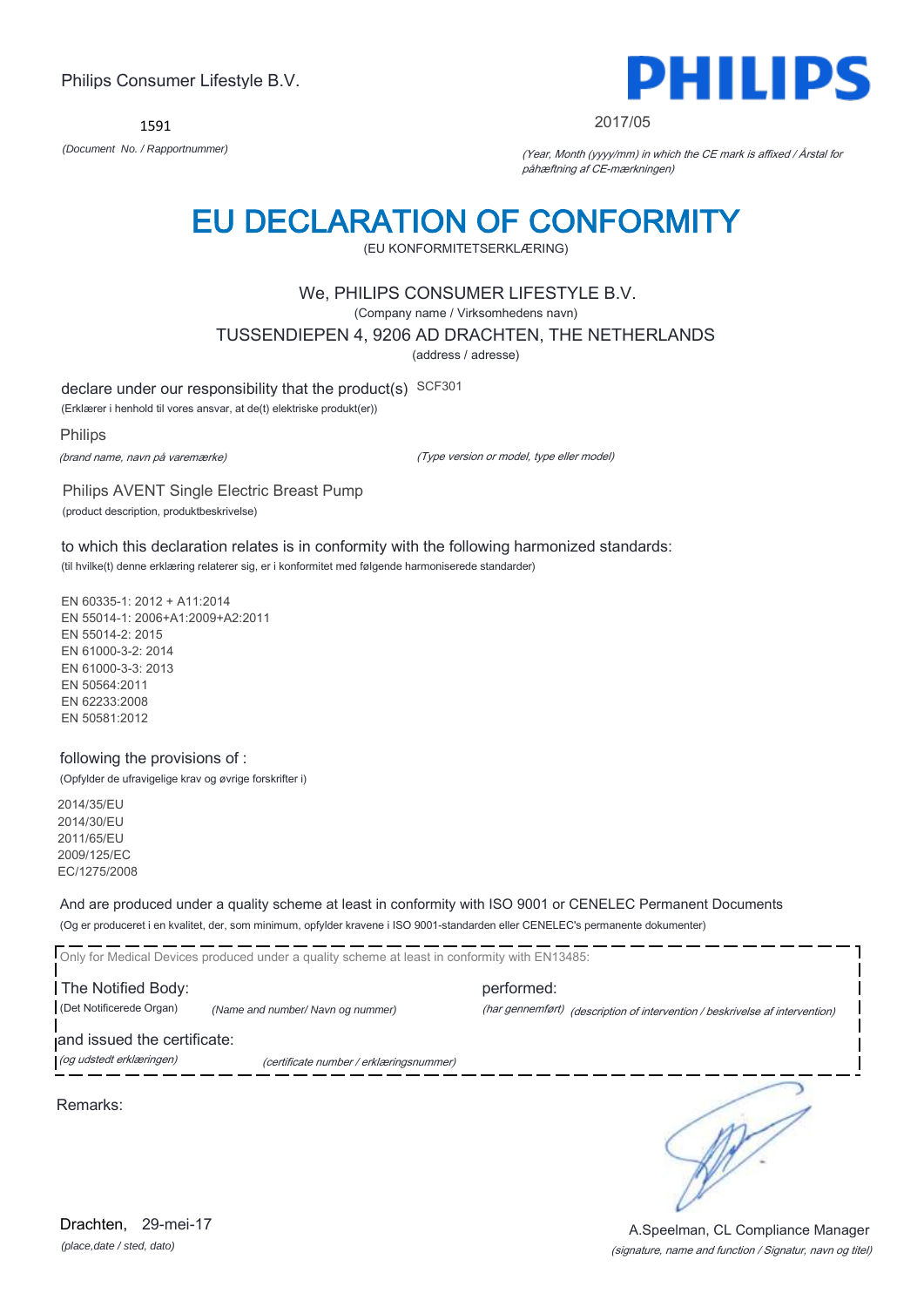1591



#### 2017/05

*(Document No. / Documento nº.)* (Year, Month (yyyy/mm) in which the CE mark is affixed / Año en el que se incluye el marcado CE))

# EU DECLARATION OF CONFORMITY

(EU DECLARACIÓN CE DE CONFORMIDAD)

### We, PHILIPS CONSUMER LIFESTYLE B.V.

(Company name / Nombre compaña )

TUSSENDIEPEN 4, 9206 AD DRACHTEN, THE NETHERLANDS

(address / dirección )

declare under our responsibility that the product(s): SCF301

(Declaramos bajo nuestra propia responsabilidad que el (los) producto(s):

Philips

(brand name, nombre de la marca)

(Type version or model, Referencia o modelo)

Philips AVENT Single Electric Breast Pump (product description, descripción del producto )

to which this declaration relates is in conformity with the following harmonized standards: (Al que hace referencia esta declaración cumple con las siguientes normas armonizadas)

EN 60335-1: 2012 + A11:2014 EN 55014-1: 2006+A1:2009+A2:2011 EN 55014-2: 2015 EN 61000-3-2: 2014 EN 61000-3-3: 2013 EN 50564:2011 EN 62233:2008 EN 50581:2012

#### following the provisions of :

(Siguiendo las disposiciones relativas a:)

2014/35/EU 2014/30/EU 2011/65/EU 2009/125/EC EC/1275/2008

And are produced under a quality scheme at least in conformity with ISO 9001 or CENELEC Permanent Documents (Y se fabrican conforme a una calidad al menos conforme a la norma ISO 9001 o a los Documentos Permanentes CENELEC)

|                             | Only for Medical Devices produced under a quality scheme at least in conformity with EN13485: |              |                                                                |
|-----------------------------|-----------------------------------------------------------------------------------------------|--------------|----------------------------------------------------------------|
| The Notified Body:          |                                                                                               | performed:   |                                                                |
| (El organismo notificado)   | (Name and number/ Nombre y número)                                                            | (realizador) | (description of intervention / descripción de la intervención) |
| and issued the certificate: |                                                                                               |              |                                                                |
| (Y expidió el certificado)  | (certificate number / número de certificado)                                                  |              |                                                                |
| Remarks:                    |                                                                                               |              |                                                                |

*(place,date / lugar, fecha)* Drachten, 29-mei-17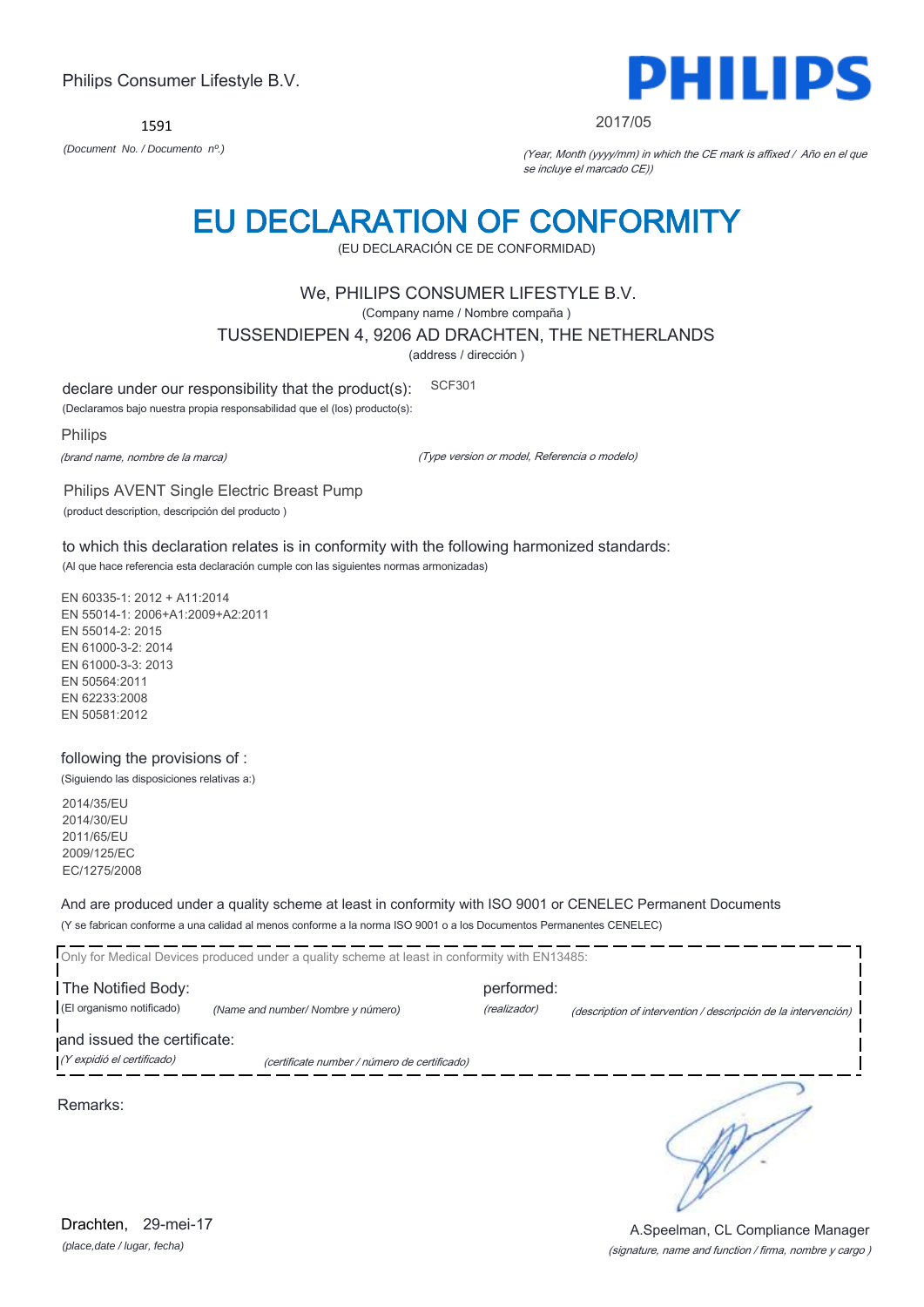1591



2017/05

*(Document No. / Raportti nr.)* (Year, Month (yyyy/mm) in which the CE mark is affixed / CE merkinnän myöntämisvuosi)

# EU DECLARATION OF CONFORMITY

(Vaatimustenmukaisuusvakuutus)

# We, PHILIPS CONSUMER LIFESTYLE B.V.

(Company name / Nimi)

TUSSENDIEPEN 4, 9206 AD DRACHTEN, THE NETHERLANDS

(address / Osoite)

declare under our responsibility that the product(s) SCF301

(Ilmoitus seuraavista vastuullamme olevista sähkötuotteista:)

Philips

(brand name, Brändinimi)

(Type version or model, Tyypi, versio tai malli)

Philips AVENT Single Electric Breast Pump (product description, Tuotekuvaus)

to which this declaration relates is in conformity with the following harmonized standards: (Tämä vakuutus on yhdenmukainen seuraavien harmonisointistandardien kanssa)

EN 60335-1: 2012 + A11:2014 EN 55014-1: 2006+A1:2009+A2:2011 EN 55014-2: 2015 EN 61000-3-2: 2014 EN 61000-3-3: 2013 EN 50564:2011 EN 62233:2008 EN 50581:2012

### following the provisions of :

(Seuraavien määräysten mukaisesti)

2014/35/EU 2014/30/EU 2011/65/EU 2009/125/EC EC/1275/2008

And are produced under a quality scheme at least in conformity with ISO 9001 or CENELEC Permanent Documents (Ja on tuotettu seuraavien laatujärjestelmien mukaisesti : ISO 9001 ja CENELEC asiakirjat)

|                                                     | Only for Medical Devices produced under a quality scheme at least in conformity with EN13485: |                             |                                                     |
|-----------------------------------------------------|-----------------------------------------------------------------------------------------------|-----------------------------|-----------------------------------------------------|
| The Notified Body:<br>(Ilmoitettu laitos)           | (Name and number/ Nimi ja numero)                                                             | performed:<br>(suoritetaan) | (description of intervention / toimenpiteen kuvaus) |
| and issued the certificate:<br>(Todistuksen antaja) | (certificate number / Sertifikaatin numero)                                                   |                             |                                                     |
| Remarks:                                            |                                                                                               |                             |                                                     |

*(place,date / paikka, päiväys)* Drachten, 29-mei-17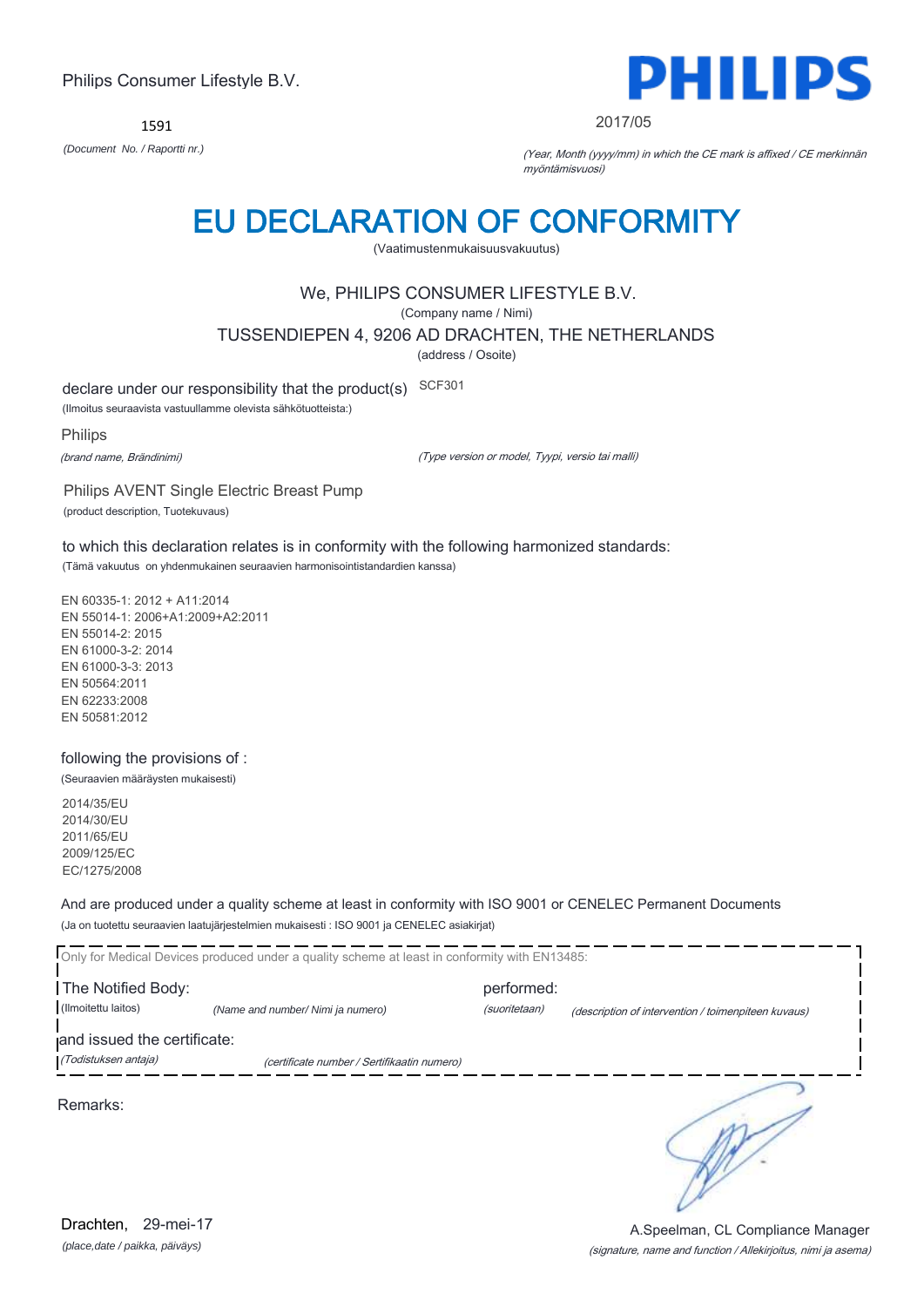1591



#### 2017/05

*(Document No. / Jelentés száma)* (Year, Month (yyyy/mm) in which the CE mark is affixed / A CE jelzés feltüntetésének éve)

# EU DECLARATION OF CONFORMITY

(EC MEGFELELŐSÉGI NYILATKOZAT)

### We, PHILIPS CONSUMER LIFESTYLE B.V.

(Company name / Név)

TUSSENDIEPEN 4, 9206 AD DRACHTEN, THE NETHERLANDS

(address / cím)

declare under our responsibility that the product(s) SCF301

(Felelőssége tudatában nyilatkozik, hogy az alábbi elektronikai termék(ek))

Philips

(brand name, márkanév)

(Type version or model, Típusváltozat vagy modell)

Philips AVENT Single Electric Breast Pump (product description, termék megnevezése)

to which this declaration relates is in conformity with the following harmonized standards: (Az ezen nyilatkozatban foglaltak szerint megfelel(nek) a következő harmonizált szabványoknak)

EN 60335-1: 2012 + A11:2014 EN 55014-1: 2006+A1:2009+A2:2011 EN 55014-2: 2015 EN 61000-3-2: 2014 EN 61000-3-3: 2013 EN 50564:2011 EN 62233:2008 EN 50581:2012

following the provisions of : (Követve a következő ajánlásokat)

2014/35/EU 2014/30/EU 2011/65/EU 2009/125/EC EC/1275/2008

And are produced under a quality scheme at least in conformity with ISO 9001 or CENELEC Permanent Documents (legalább az ISO 9001-nek megfelelően vagy)

|                                | Only for Medical Devices produced under a quality scheme at least in conformity with EN13485: |              |                                                    |
|--------------------------------|-----------------------------------------------------------------------------------------------|--------------|----------------------------------------------------|
| The Notified Body:             |                                                                                               | performed:   |                                                    |
| (Bejelentett testület)         | (Name and number/Név és szám)                                                                 | (teljesítve) | (description of intervention / intézkedés leírása) |
| and issued the certificate:    |                                                                                               |              |                                                    |
| (és a kibocsátott tanúsítvány) | (certificate number / tanúsítvány száma)                                                      |              |                                                    |
| Remarks:                       |                                                                                               |              |                                                    |

(signature, name and function / aláírás, név és beosztás) A.Speelman, CL Compliance Manager

*(place,date / hely, dátum)* Drachten, 29-mei-17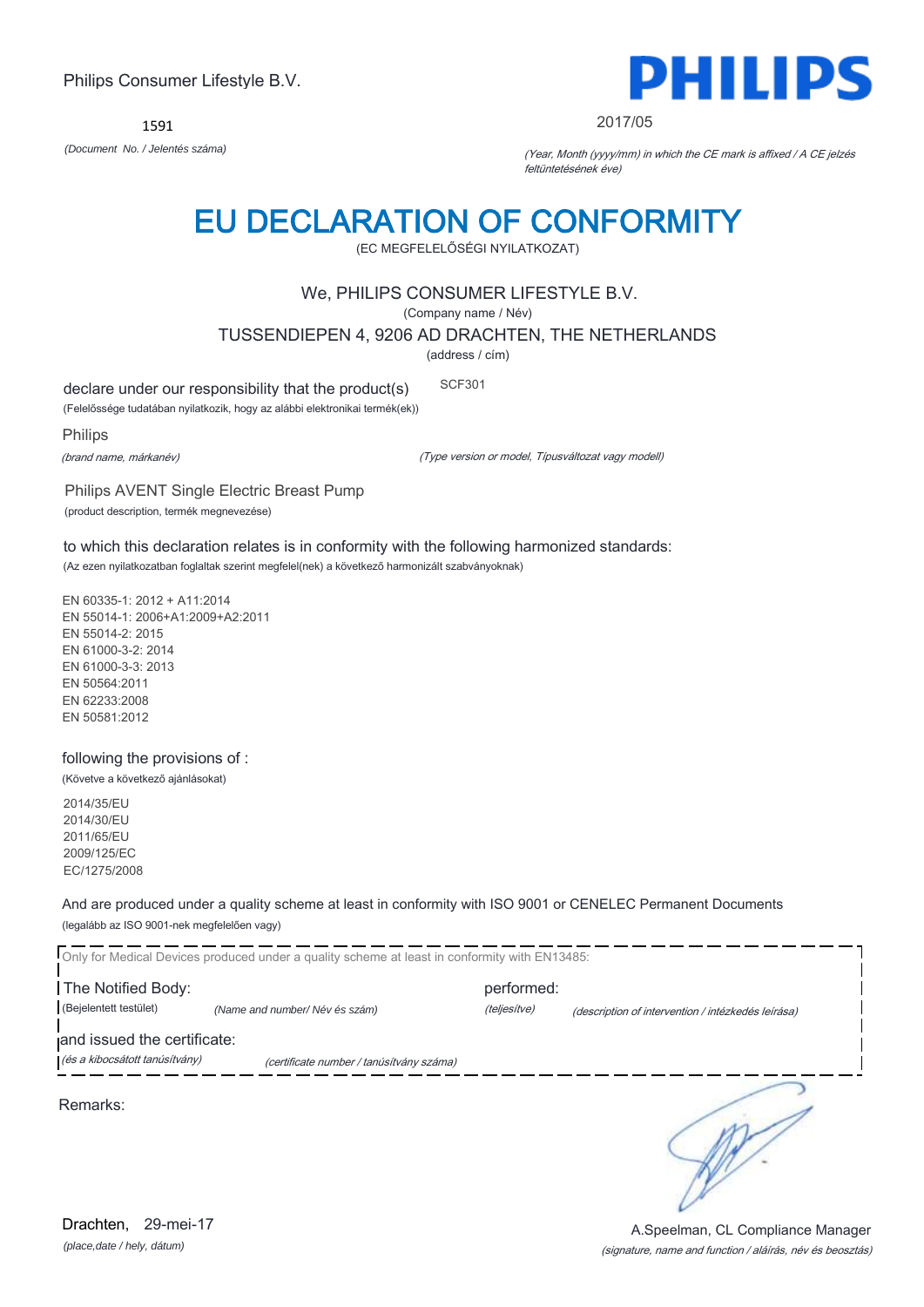1591



#### 2017/05

*(Document No. / Report Numero )* (Year, Month (yyyy/mm) in which the CE mark is affixed / Anno di apposizione della marcatura CE)

# EU DECLARATION OF CONFORMITY

(DICHIARAZIONE DI CONFORMITA' CE )

### We, PHILIPS CONSUMER LIFESTYLE B.V.

(Company name / denominazione sociale)

TUSSENDIEPEN 4, 9206 AD DRACHTEN, THE NETHERLANDS

(address / sede)

declare under our responsibility that the product(s): SCF301

(dichiara sotto la propria responsabilità che il /i Prodotto /i elettrico/i)

Philips

(brand name, marchio)

(Type version or model, modello o versione )

Philips AVENT Single Electric Breast Pump (product description, descrizione del prodotto)

to which this declaration relates is in conformity with the following harmonized standards: (al quale la presente dichiarazione si riferisce è conforme alle seguenti norme tecniche armonizzate)

EN 60335-1: 2012 + A11:2014 EN 55014-1: 2006+A1:2009+A2:2011 EN 55014-2: 2015 EN 61000-3-2: 2014 EN 61000-3-3: 2013 EN 50564:2011 EN 62233:2008 EN 50581:2012

### following the provisions of :

(secondo le disposizioni della )

2014/35/EU 2014/30/EU 2011/65/EU 2009/125/EC EC/1275/2008

And are produced under a quality scheme at least in conformity with ISO 9001 or CENELEC Permanent Documents (e i processi produttivi seguono un sistema qualità conforme almeno alla norma ISO 9001 o ai documenti permanenti CENELEC)

|                                                           | Only for Medical Devices produced under a quality scheme at least in conformity with EN13485: |                             |                                                             |
|-----------------------------------------------------------|-----------------------------------------------------------------------------------------------|-----------------------------|-------------------------------------------------------------|
| The Notified Body:<br>(L'ente certificatore notificato)   | (Name and number/ denominazione e numero)                                                     | performed:<br>(ha eseguito) | (description of intervention / descrizione dell'intervento) |
| and issued the certificate:<br>(ed emesso il certificato) | (certificate number / numero del certificato)                                                 |                             |                                                             |
| Remarks:                                                  |                                                                                               |                             |                                                             |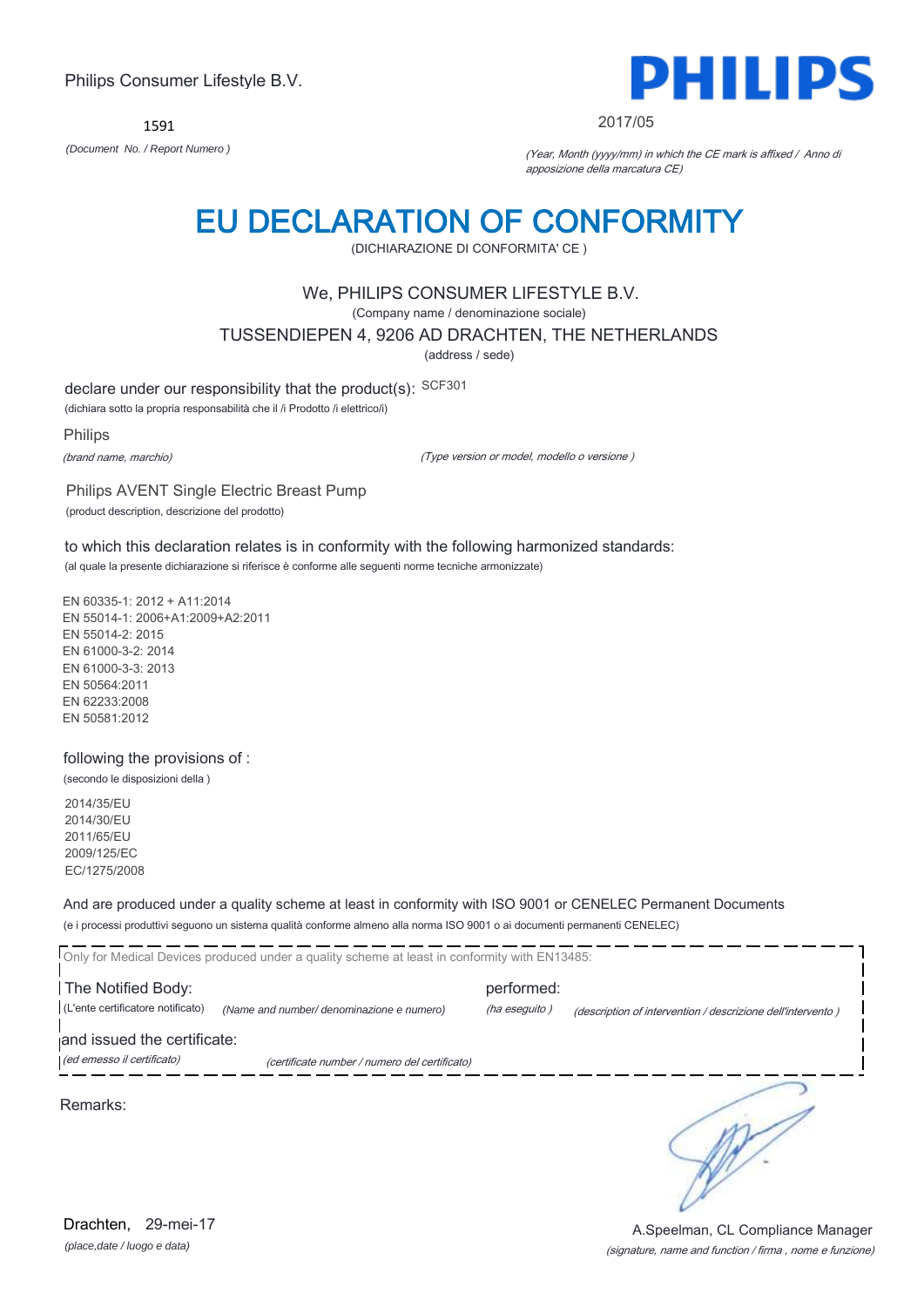1591



2017/05

*(Document No. / Pranešimo Nr.)* (Year, Month (yyyy/mm) in which the CE mark is affixed / Metai, kada CE patvirtino)

# EU DECLARATION OF CONFORMITY

(EC ATITIKTIES DEKLARACIJA)

# We, PHILIPS CONSUMER LIFESTYLE B.V.

(Company name / Pavadinimas)

TUSSENDIEPEN 4, 9206 AD DRACHTEN, THE NETHERLANDS

(address / adresas)

declare under our responsibility that the product(s) SCF301

(Deklaruojame, kad elektronikos gaminys (-iai):)

Philips

(brand name, firmos ženklo pavadinimas )

(Type version or model, Tipas arba modelis)

Philips AVENT Single Electric Breast Pump (product description, gaminio aprašymas)

to which this declaration relates is in conformity with the following harmonized standards:

(Pagal šią deklaraciją atitinka toliau nurodytus standartus:)

EN 60335-1: 2012 + A11:2014 EN 55014-1: 2006+A1:2009+A2:2011 EN 55014-2: 2015 EN 61000-3-2: 2014 EN 61000-3-3: 2013 EN 50564:2011 EN 62233:2008 EN 50581:2012

### following the provisions of :

(Atitinka tokias nuostatas:)

2014/35/EU 2014/30/EU 2011/65/EU 2009/125/EC EC/1275/2008

And are produced under a quality scheme at least in conformity with ISO 9001 or CENELEC Permanent Documents (Pagaminta atitinkant visus kokybės reikalavimus pagal ISO 9001 ar CENELEC nuolatinius dokumentus)

|                             | Only for Medical Devices produced under a quality scheme at least in conformity with EN13485: |            |                                                         |
|-----------------------------|-----------------------------------------------------------------------------------------------|------------|---------------------------------------------------------|
| The Notified Body:          |                                                                                               | performed: |                                                         |
| (Informuota istaiga)        | (Name and number/ Pavadinimas ir numeris)                                                     | (atlikta)  | (description of intervention / intervencijos aprašymas) |
| and issued the certificate: |                                                                                               |            |                                                         |
| (Sertifikatas išleistas)    | (certificate number / sertifikato numeris)                                                    |            |                                                         |
| Remarks:                    |                                                                                               |            |                                                         |

*(place,date / vieta, data)* Drachten, 29-mei-17

#### (signature, name and function / parašas, vardas, pavardė ir pareigos) A.Speelman, CL Compliance Manager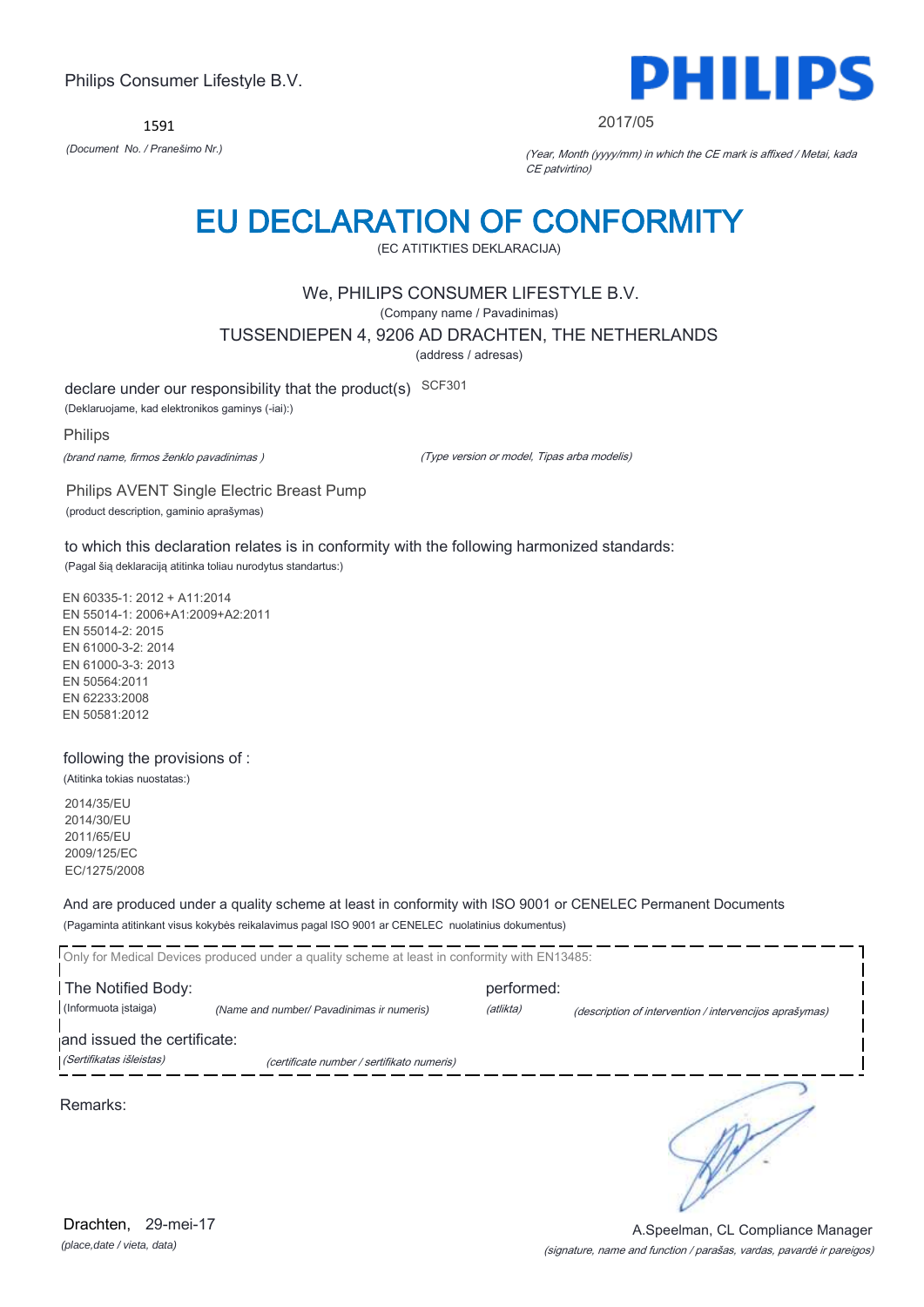1591



2017/05

*(Document No. / Ziņojums Nr)* (Year, Month (yyyy/mm) in which the CE mark is affixed / Gads kurā CE zīme ieviesta)

# EU DECLARATION OF CONFORMITY

(EC deklarācija atbilstība)

# We, PHILIPS CONSUMER LIFESTYLE B.V.

(Company name / vārds)

TUSSENDIEPEN 4, 9206 AD DRACHTEN, THE NETHERLANDS

(address / adrese)

declare under our responsibility that the product(s) SCF301

(deklarēt zem vai atbildība ka, elektronisks produkts)

Philips

(brand name, fabrikas marka vārds)

(Type version or model, Tips, versija vai modelis)

Philips AVENT Single Electric Breast Pump (product description, produkta apraksts)

to which this declaration relates is in conformity with the following harmonized standards: (Kam ši deklarācija atbilst ir apliecināt ar sekojošiem saskaņotiem standartiem)

EN 60335-1: 2012 + A11:2014 EN 55014-1: 2006+A1:2009+A2:2011 EN 55014-2: 2015 EN 61000-3-2: 2014 EN 61000-3-3: 2013 EN 50564:2011 EN 62233:2008 EN 50581:2012

#### following the provisions of :

(Sekojot noteikumiem) 2014/35/EU 2014/30/EU 2011/65/EU 2009/125/EC

EC/1275/2008

And are produced under a quality scheme at least in conformity with ISO 9001 or CENELEC Permanent Documents (Tiek ražots zem kvalitātes sistēma kas ir apstiprināta ar ISO 9001 vai CENELEC pastāvošiem dokumentiem )

|                             | Only for Medical Devices produced under a quality scheme at least in conformity with EN13485: |            |                                                        |
|-----------------------------|-----------------------------------------------------------------------------------------------|------------|--------------------------------------------------------|
| The Notified Body:          |                                                                                               | performed: |                                                        |
| (Reģistrēta galvenā daļa)   | (Name and number/ vārds un numurs)                                                            | (paveikts) | (description of intervention / intervencijas apraksts) |
| and issued the certificate: |                                                                                               |            |                                                        |
| (Un izveido sertifikātu)    | (certificate number / sertifikāta numurs)                                                     |            |                                                        |
| Remarks:                    |                                                                                               |            |                                                        |

*(place,date / vieta, datums)* Drachten, 29-mei-17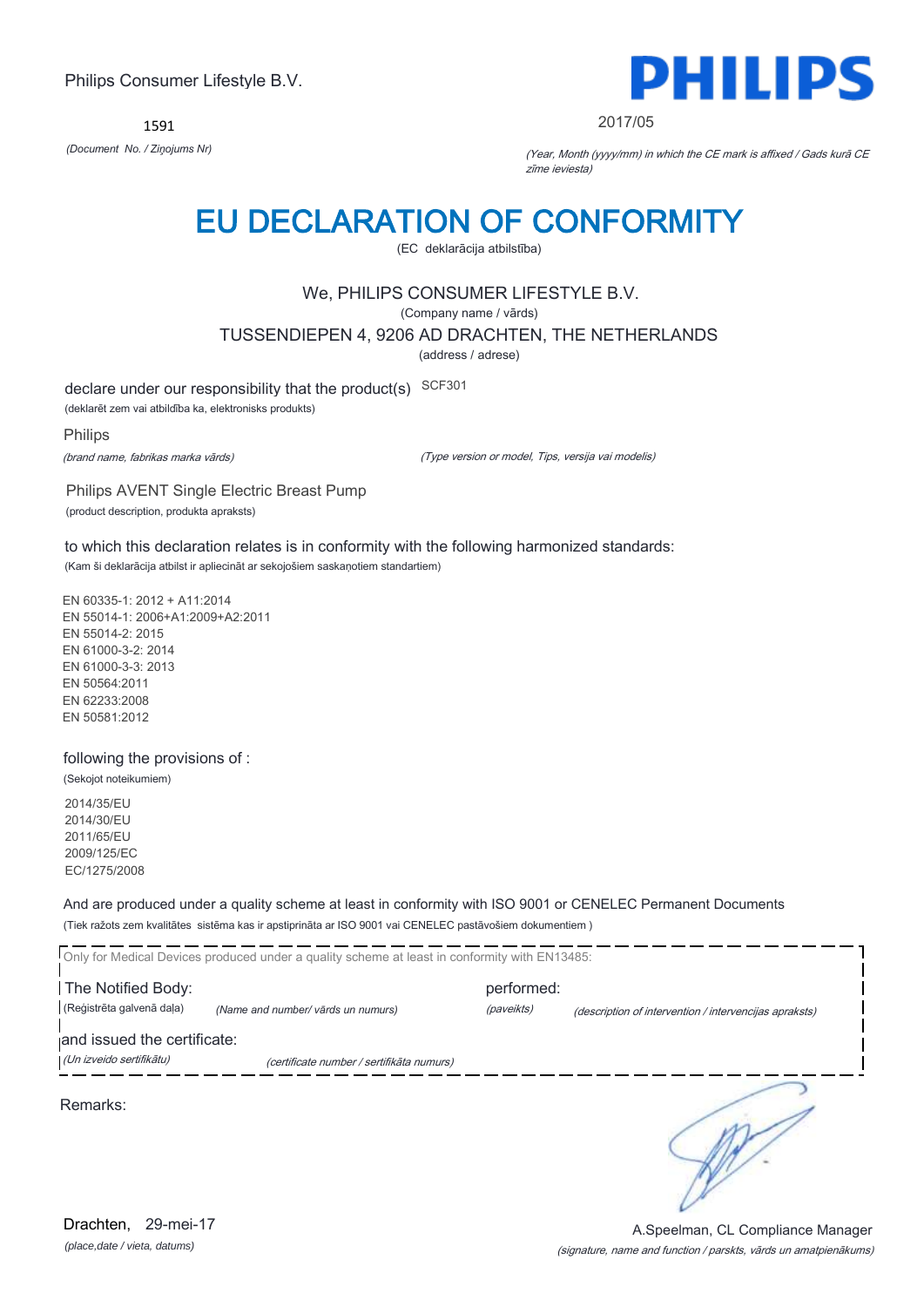1591



#### 2017/05

*(Document No. / Numer raportu)* (Year, Month (yyyy/mm) in which the CE mark is affixed / Rok, w którym oznakowanie CE zostało umieszczone na wyrobie)

# EU DECLARATION OF CONFORMITY

(DEKLARACJA ZGODNOŚCI UE)

### We, PHILIPS CONSUMER LIFESTYLE B.V.

(Company name / Nazwa)

TUSSENDIEPEN 4, 9206 AD DRACHTEN, THE NETHERLANDS

(address / adres)

declare under our responsibility that the product(s) SCF301

(Deklarujemy na naszą odpowiedzialność, że urządzeni(e/a) elektryczne)

Philips

(brand name, marka)

(Type version or model, Typ lub model)

Philips AVENT Single Electric Breast Pump (product description, nazwa /opis produktu)

to which this declaration relates is in conformity with the following harmonized standards: (Do którego odnosi się niniejsza deklaracja jest zgodny z następującymi normami zharmonizowanymi)

EN 60335-1: 2012 + A11:2014 EN 55014-1: 2006+A1:2009+A2:2011 EN 55014-2: 2015 EN 61000-3-2: 2014 EN 61000-3-3: 2013 EN 50564:2011 EN 62233:2008 EN 50581:2012

### following the provisions of :

(Zgodnie z dyrektywami) 2014/35/EU 2014/30/EU 2011/65/EU 2009/125/EC EC/1275/2008

And are produced under a quality scheme at least in conformity with ISO 9001 or CENELEC Permanent Documents (oraz został wyprodukowany zgodnie ze standardami jakościowymi takimi jak ISO9001 lub CENELEC Permanent Documents)

|                                                      | Only for Medical Devices produced under a quality scheme at least in conformity with EN13485: |                          |                                                |  |
|------------------------------------------------------|-----------------------------------------------------------------------------------------------|--------------------------|------------------------------------------------|--|
| The Notified Body:<br>(Jednostka certyfikująca)      | (Name and number/ Nazwa i numer)                                                              | performed:<br>(wykonała) | (description of intervention / rodzaj badania) |  |
| and issued the certificate:<br>(i wydała certyfikat) | (certificate number / numer certyfikatu)                                                      |                          |                                                |  |
| Remarks:                                             |                                                                                               |                          |                                                |  |

A.Speelman, CL Compliance Manager

*(place,date / miasto, data)* Drachten, 29-mei-17

# (signature, name and function / podpis, imię i nazwisko oraz funkcja)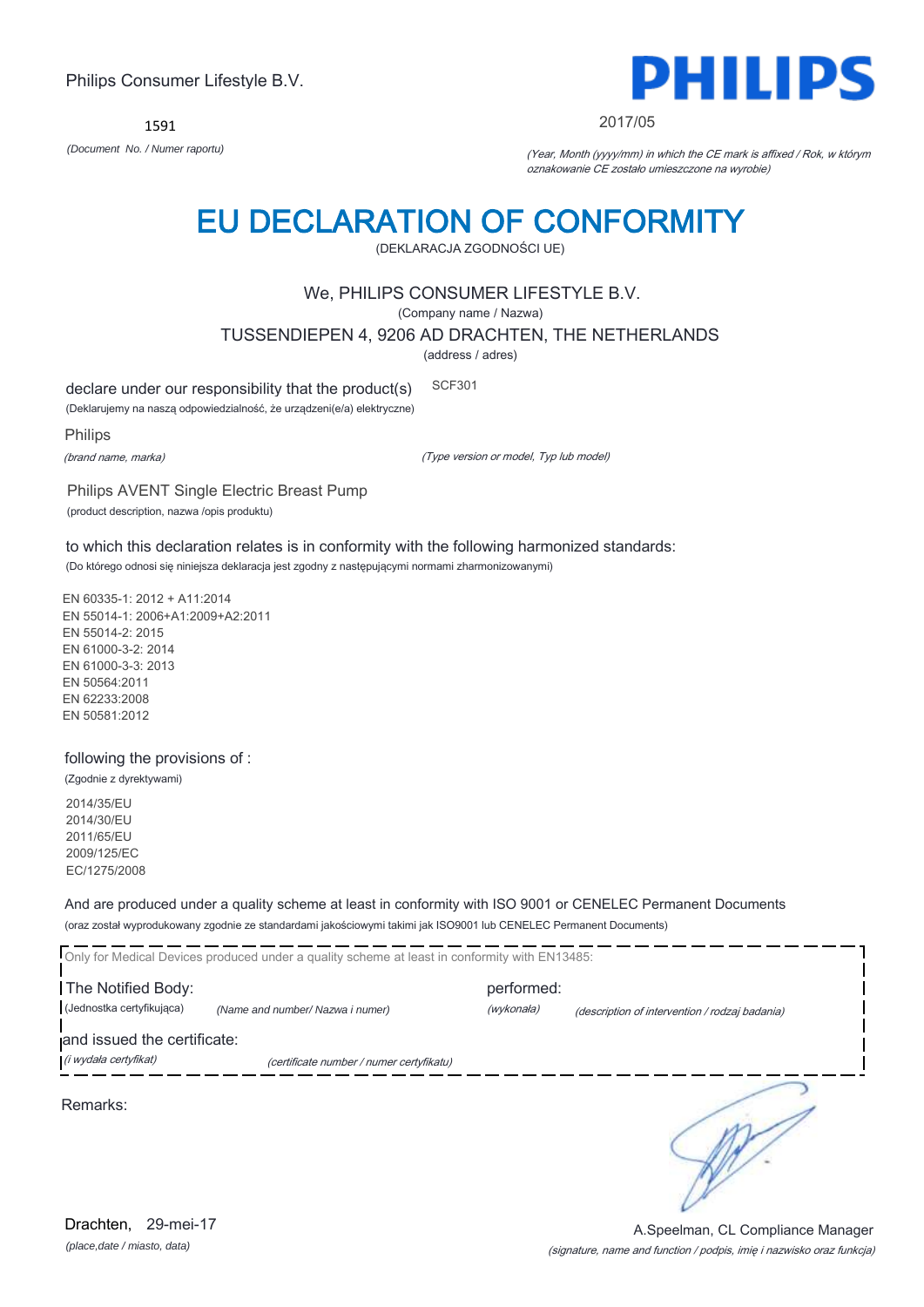1591



#### 2017/05

*(Document No. / Relatório No.)* (Year, Month (yyyy/mm) in which the CE mark is affixed / Ano em que a marca CE é afixada)

# EU DECLARATION OF CONFORMITY

(DECLARAÇÃODE CONFORMIDADE CE)

### We, PHILIPS CONSUMER LIFESTYLE B.V.

(Company name / Nome)

TUSSENDIEPEN 4, 9206 AD DRACHTEN, THE NETHERLANDS

(address)

declare under our responsibility that the product(s) SCF301

(Declara sob a sua responsabilidade que o(s) producto(s) eléctricos )

Philips

(brand name, nome da marca)

(Type version or model, Indicar versão ou modelo)

Philips AVENT Single Electric Breast Pump (product description, Descrição do produto)

to which this declaration relates is in conformity with the following harmonized standards: (Aqueles a quem esta declaração se derige, está em conformidade com as seguintes normas harmonizadas)

EN 60335-1: 2012 + A11:2014 EN 55014-1: 2006+A1:2009+A2:2011 EN 55014-2: 2015 EN 61000-3-2: 2014 EN 61000-3-3: 2013 EN 50564:2011 EN 62233:2008 EN 50581:2012

### following the provisions of :

(Na sequência do disposto em:) 2014/35/EU

2014/30/EU 2011/65/EU 2009/125/EC EC/1275/2008

And are produced under a quality scheme at least in conformity with ISO 9001 or CENELEC Permanent Documents (E são produzidos sob um regime de qualidade, pelo menos, em conformidade com a norma ISO 9001 ou Documentos Permanentes CENELEC)

| Only for Medical Devices produced under a quality scheme at least in conformity with EN13485: |                                           |                           |                                                          |  |
|-----------------------------------------------------------------------------------------------|-------------------------------------------|---------------------------|----------------------------------------------------------|--|
| The Notified Body:<br>(O organismo notificado)                                                | (Name and number/Nome e número)           | performed:<br>(realizada) | (description of intervention / descrição da intervenção) |  |
| and issued the certificate:<br>(E emitido o certificado)                                      | (certificate number / certificado número) |                           |                                                          |  |

Remarks:

*(place,date / local, data)* Drachten, 29-mei-17

#### (signature, name and function / assinatura, nome e função) A.Speelman, CL Compliance Manager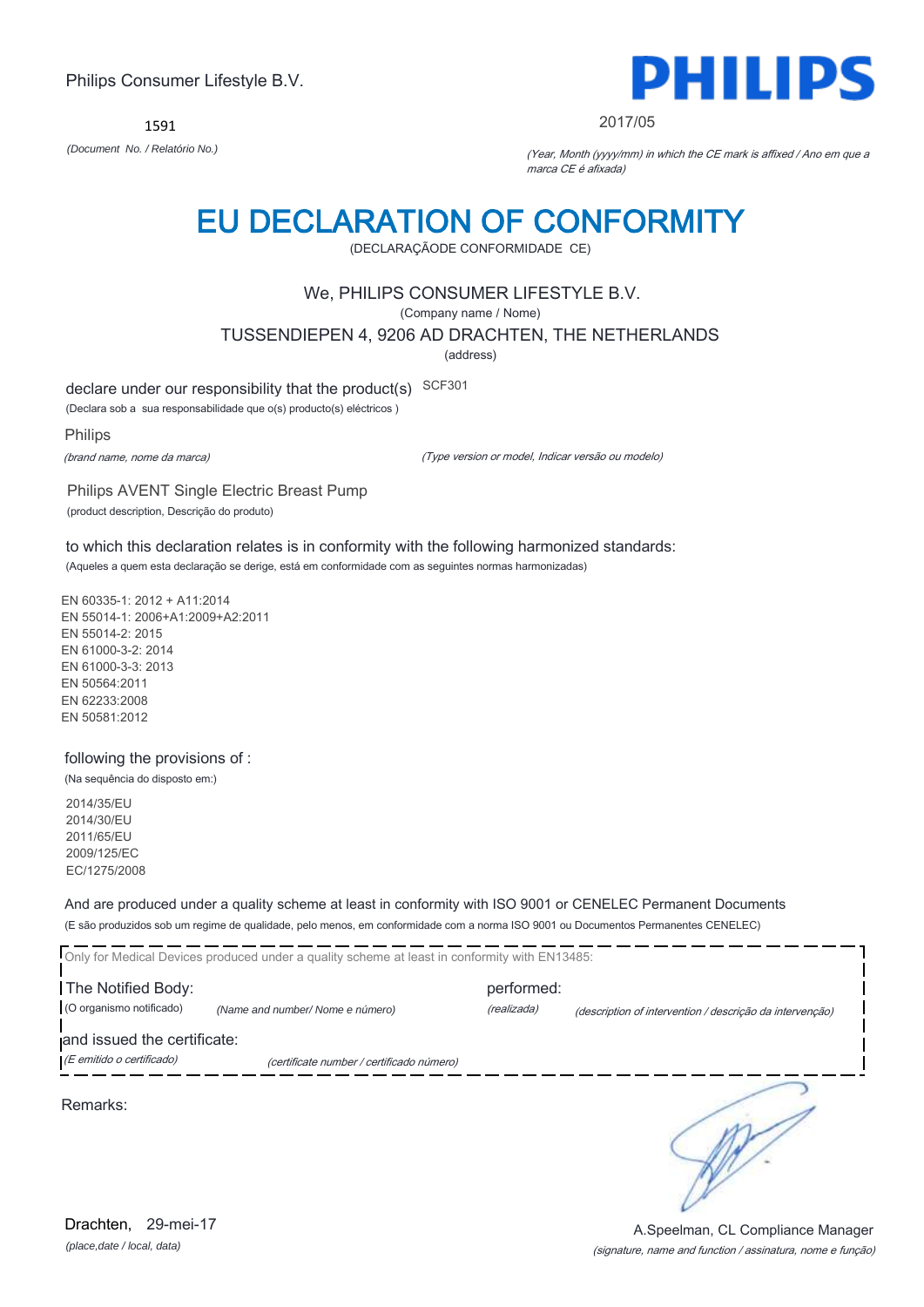1591



#### 2017/05

*(Document No. / Nr. raport)* (Year, Month (yyyy/mm) in which the CE mark is affixed / Anul în care este aplicat marcajul CE)

# EU DECLARATION OF CONFORMITY

(DECLARAŢIE DE CONFORMITATE CE)

### We, PHILIPS CONSUMER LIFESTYLE B.V.

(Company name / Nume)

TUSSENDIEPEN 4, 9206 AD DRACHTEN, THE NETHERLANDS

(address / adresă)

declare under our responsibility that the product(s) SCF301

(Declarăm pe proprie răspundere că produsul (produsele) electric(e))

Philips

(brand name, marca)

(Type version or model, Tip sau model)

Philips AVENT Single Electric Breast Pump (product description, descriere produs)

to which this declaration relates is in conformity with the following harmonized standards: (La care se referă această declaraţie, este in conformitate cu următoarele standarde armonizate)

EN 60335-1: 2012 + A11:2014 EN 55014-1: 2006+A1:2009+A2:2011 EN 55014-2: 2015 EN 61000-3-2: 2014 EN 61000-3-3: 2013 EN 50564:2011 EN 62233:2008 EN 50581:2012

#### following the provisions of :

(În conformitate cu dispoziţiile directivelor)

2014/35/EU 2014/30/EU 2011/65/EU 2009/125/EC EC/1275/2008

And are produced under a quality scheme at least in conformity with ISO 9001 or CENELEC Permanent Documents (Şi sunt fabricate după o schemă de calitate conformă cel puţin cu standardul ISO 9001 sau Documentele Permanente CENELEC)

|                                              | Only for Medical Devices produced under a quality scheme at least in conformity with EN13485: |                            |                                                         |
|----------------------------------------------|-----------------------------------------------------------------------------------------------|----------------------------|---------------------------------------------------------|
| The Notified Body:<br>(Organismul notificat) | (Name and number/Nume si număr)                                                               | performed:<br>(a efectuat) | (description of intervention / descrierea interventiei) |
| and issued the certificate:                  |                                                                                               |                            |                                                         |
| (Si a emis certificatul)                     | (certificate number / Numărul certificatului)                                                 |                            |                                                         |

Remarks: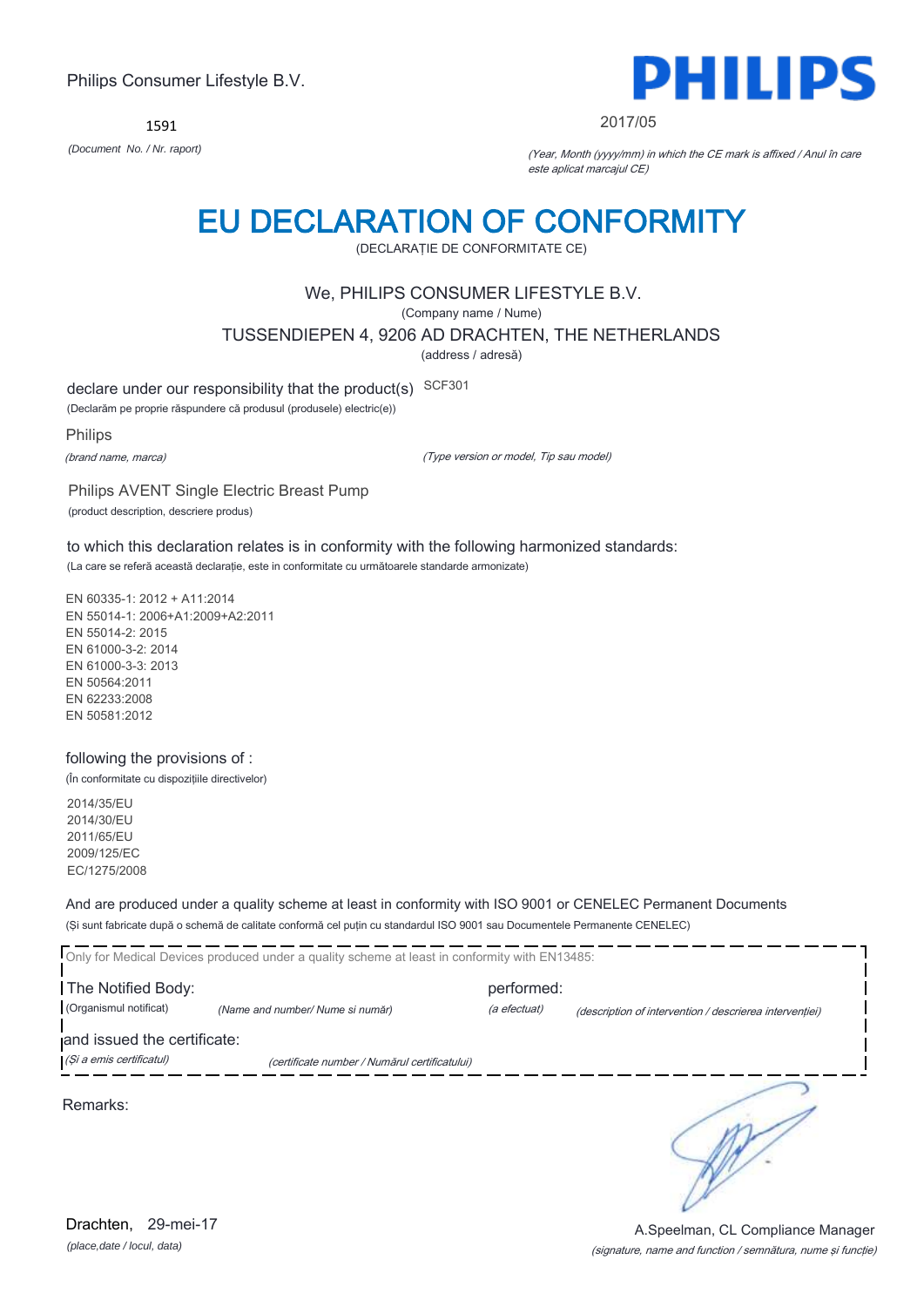1591



#### 2017/05

*(Document No. / Номер протокола)* (Year, Month (yyyy/mm) in which the CE mark is affixed / Год начала маркировки знаком CE)

# EU DECLARATION OF CONFORMITY

(CE Декларация о соответствии)

### We, PHILIPS CONSUMER LIFESTYLE B.V.

(Company name / Юридическое имя)

TUSSENDIEPEN 4, 9206 AD DRACHTEN, THE NETHERLANDS

(address / адрес)

declare under our responsibility that the product(s): SCF301

(Декларируем под нашу ответственность, что электрическая продукция)

Philips

(brand name, торговая марка)

(Type version or model, тип, модель)

Philips AVENT Single Electric Breast Pump (product description, описание продукции)

to which this declaration relates is in conformity with the following harmonized standards: (указанная в данной декларации, соответствует требованиям следующих стандартов:)

EN 60335-1: 2012 + A11:2014 EN 55014-1: 2006+A1:2009+A2:2011 EN 55014-2: 2015 EN 61000-3-2: 2014 EN 61000-3-3: 2013 EN 50564:2011 EN 62233:2008 EN 50581:2012

#### following the provisions of :

(В соответствие с положениями:)

2014/35/EU 2014/30/EU 2011/65/EU 2009/125/EC EC/1275/2008

And are produced under a quality scheme at least in conformity with ISO 9001 or CENELEC Permanent Documents (по крайней мере, в соответствии с ISO 9001 или)

Only for Medical Devices produced under a quality scheme at least in conformity with EN13485: The Notified Body: example and the performed: (Нотифицированный Орган) *(Name and number/ Название и номер)* (проверил(а)) (description of intervention / описание проверки) and issued the certificate: **.**<br>При выпустил(а) сертификат) при сеrtificate number / номер сертификата) ∍ Remarks: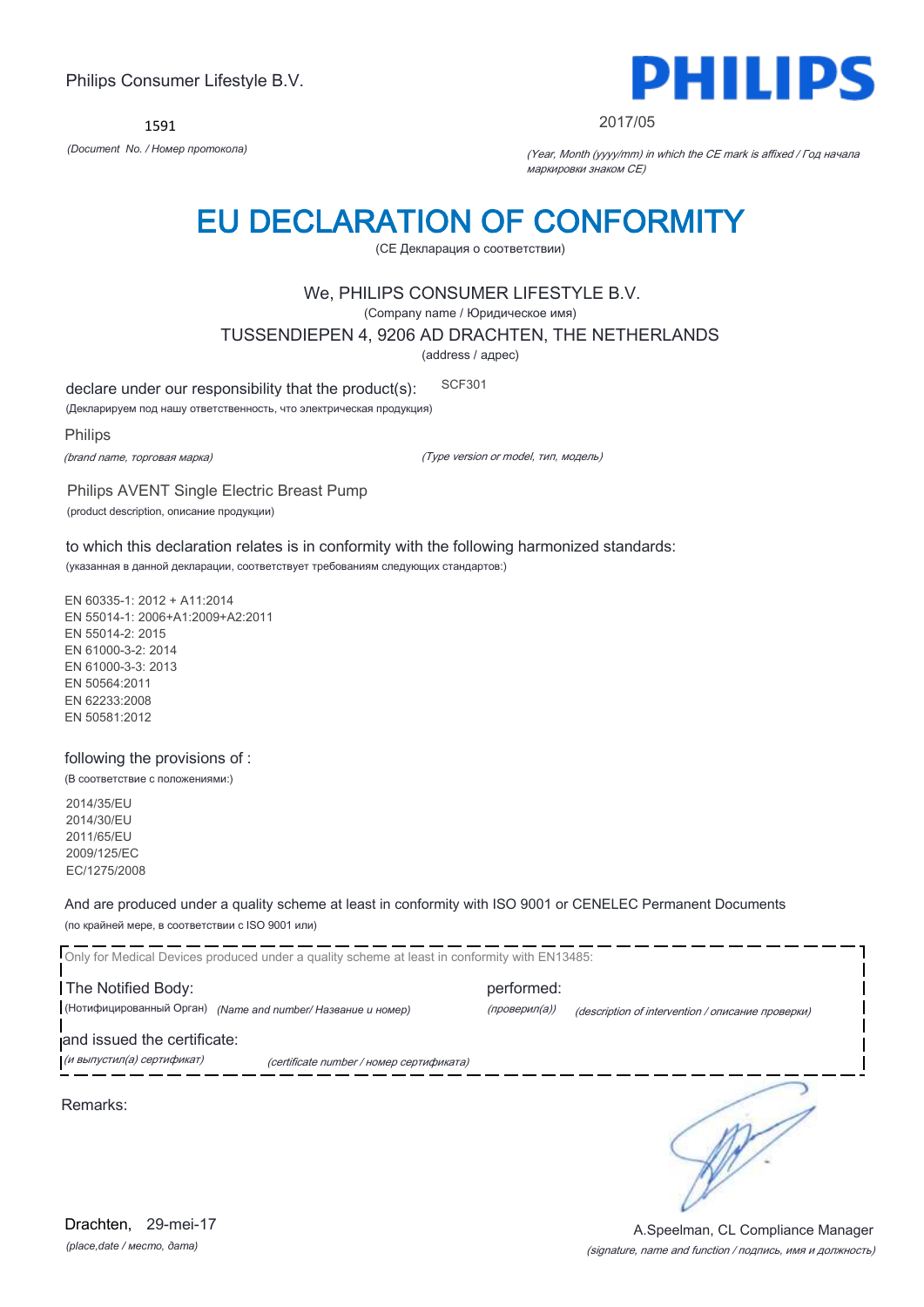1591



#### 2017/05

*(Document No. / Správa č.)* (Year, Month (yyyy/mm) in which the CE mark is affixed / Rok v ktorom je opatrený znakom CE)

# EU DECLARATION OF CONFORMITY

(Rok v ktorom je opatrený znakom CE)

# We, PHILIPS CONSUMER LIFESTYLE B.V.

(Company name / Meno )

TUSSENDIEPEN 4, 9206 AD DRACHTEN, THE NETHERLANDS

(address / adresa)

declare under our responsibility that the product(s) SCF301

(Prehlasujeme na svoju zodpovednosť, že elektrický výrobok(y))

Philips

(brand name, názov značky)

(Type version or model, Typové označenie alebo model)

Philips AVENT Single Electric Breast Pump (product description, opis prístroja)

to which this declaration relates is in conformity with the following harmonized standards: (Na ktorý sa toto vyhlásenie vzťahuje, je v zhode s nasledujúcimi harmonizovanými normami)

EN 60335-1: 2012 + A11:2014 EN 55014-1: 2006+A1:2009+A2:2011 EN 55014-2: 2015 EN 61000-3-2: 2014 EN 61000-3-3: 2013 EN 50564:2011 EN 62233:2008 EN 50581:2012

### following the provisions of :

(V nadväznosti na ustanovenia) 2014/35/EU

2014/30/EU 2011/65/EU 2009/125/EC EC/1275/2008

And are produced under a quality scheme at least in conformity with ISO 9001 or CENELEC Permanent Documents (A sú vyrobené systémom kvality minimálne v súlade s normou ISO 9001 alebo CENELEC dokumentmi)

| Only for Medical Devices produced under a quality scheme at least in conformity with EN13485: |                                         |            |                                             |  |
|-----------------------------------------------------------------------------------------------|-----------------------------------------|------------|---------------------------------------------|--|
| The Notified Body:                                                                            |                                         | performed: |                                             |  |
| (Notifikovaný orgán)                                                                          | (Name and number/ Názov a číslo)        | (vykonal)  | (description of intervention / opis zásahu) |  |
| and issued the certificate:                                                                   |                                         |            |                                             |  |
| (A vydal osvedčenie)                                                                          | (certificate number / číslo osvedčenia) |            |                                             |  |
| Remarks:                                                                                      |                                         |            |                                             |  |

*(place,date / miesto, dátum)* Drachten, 29-mei-17

#### (signature, name and function / podpis, meno a funkcia) A.Speelman, CL Compliance Manager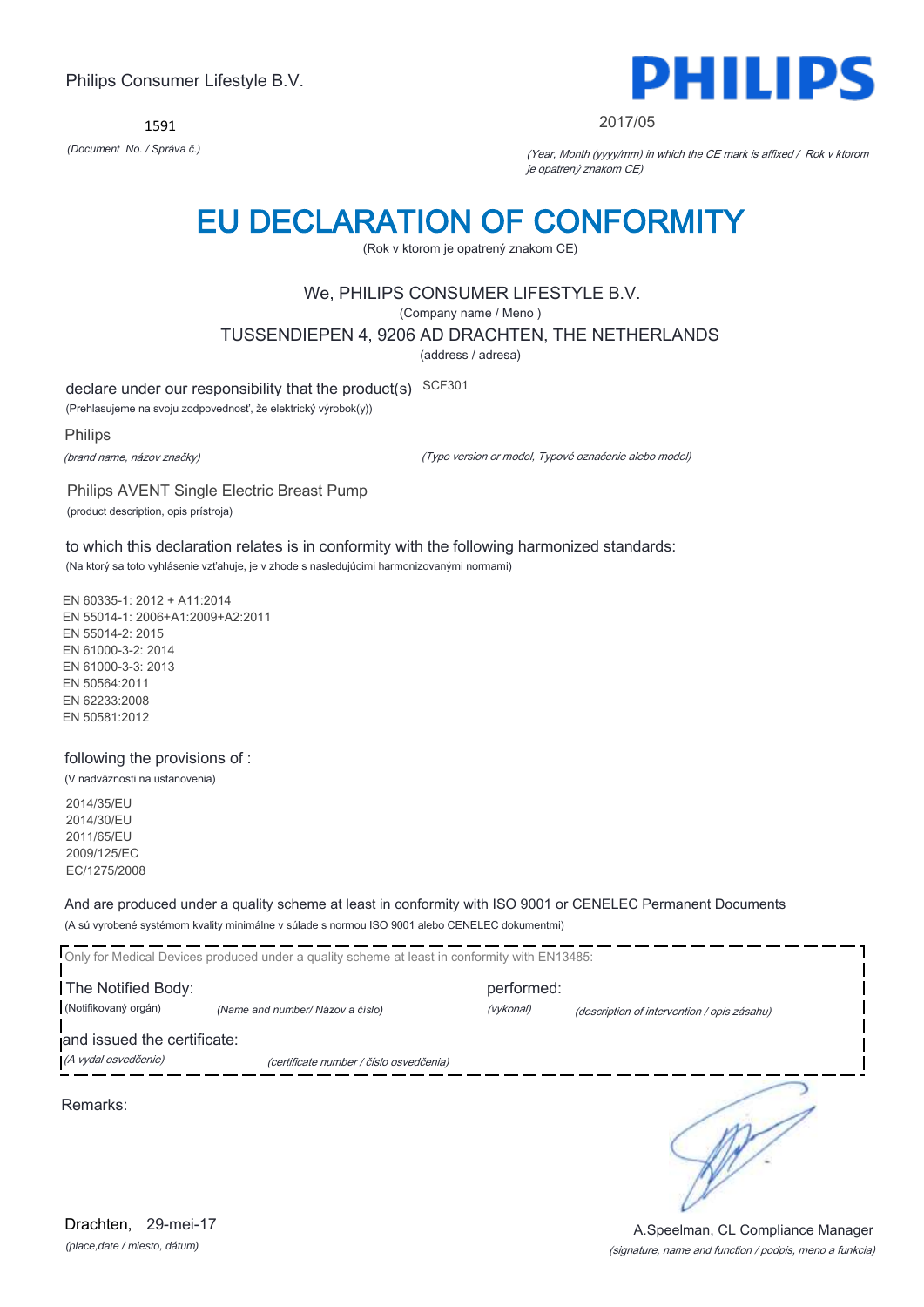1591



2017/05

*(Document No. / Številka poročila)* (Year, Month (yyyy/mm) in which the CE mark is affixed / Leto namstitve CE znaka)

# EU DECLARATION OF CONFORMITY

(Izjava o skladnosti)

# We, PHILIPS CONSUMER LIFESTYLE B.V.

(Company name / Ime)

TUSSENDIEPEN 4, 9206 AD DRACHTEN, THE NETHERLANDS

(address / Naslov)

declare under our responsibility that the product(s) SCF301

(S polno odgovornostjo izjavljamo)

Philips

(brand name, Ime znamke)

(Type version or model, Tip, verzija ali model)

Philips AVENT Single Electric Breast Pump (product description, Opis proizvoda)

to which this declaration relates is in conformity with the following harmonized standards: (Na katerega se nanaša ta izjava je skladen z naslednjimi harmoniziranimi standardi)

EN 60335-1: 2012 + A11:2014 EN 55014-1: 2006+A1:2009+A2:2011 EN 55014-2: 2015 EN 61000-3-2: 2014 EN 61000-3-3: 2013 EN 50564:2011 EN 62233:2008 EN 50581:2012

following the provisions of :

(V skladu z naslednjimi odločbami)

2014/35/EU 2014/30/EU 2011/65/EU 2009/125/EC EC/1275/2008

And are produced under a quality scheme at least in conformity with ISO 9001 or CENELEC Permanent Documents (In so proizvedeni v skladu s shemo kakovosti najmanj v skladu z ISO 9001 ali CENELEC stalnimi dokumenti)

|                             | Only for Medical Devices produced under a quality scheme at least in conformity with EN13485: |            |                                             |  |
|-----------------------------|-----------------------------------------------------------------------------------------------|------------|---------------------------------------------|--|
| The Notified Body:          |                                                                                               | performed: |                                             |  |
| (Priglašeno organ)          | (Name and number/ Ime in številka)                                                            | (Izvršeno) | (description of intervention / Opis ukrepa) |  |
| and issued the certificate: |                                                                                               |            |                                             |  |
| (Izdaja certifikat)         | (certificate number / Številka certifikata)                                                   |            |                                             |  |
|                             |                                                                                               |            |                                             |  |

Remarks:

R.

*(place,date / Kraj, datum)* Drachten, 29-mei-17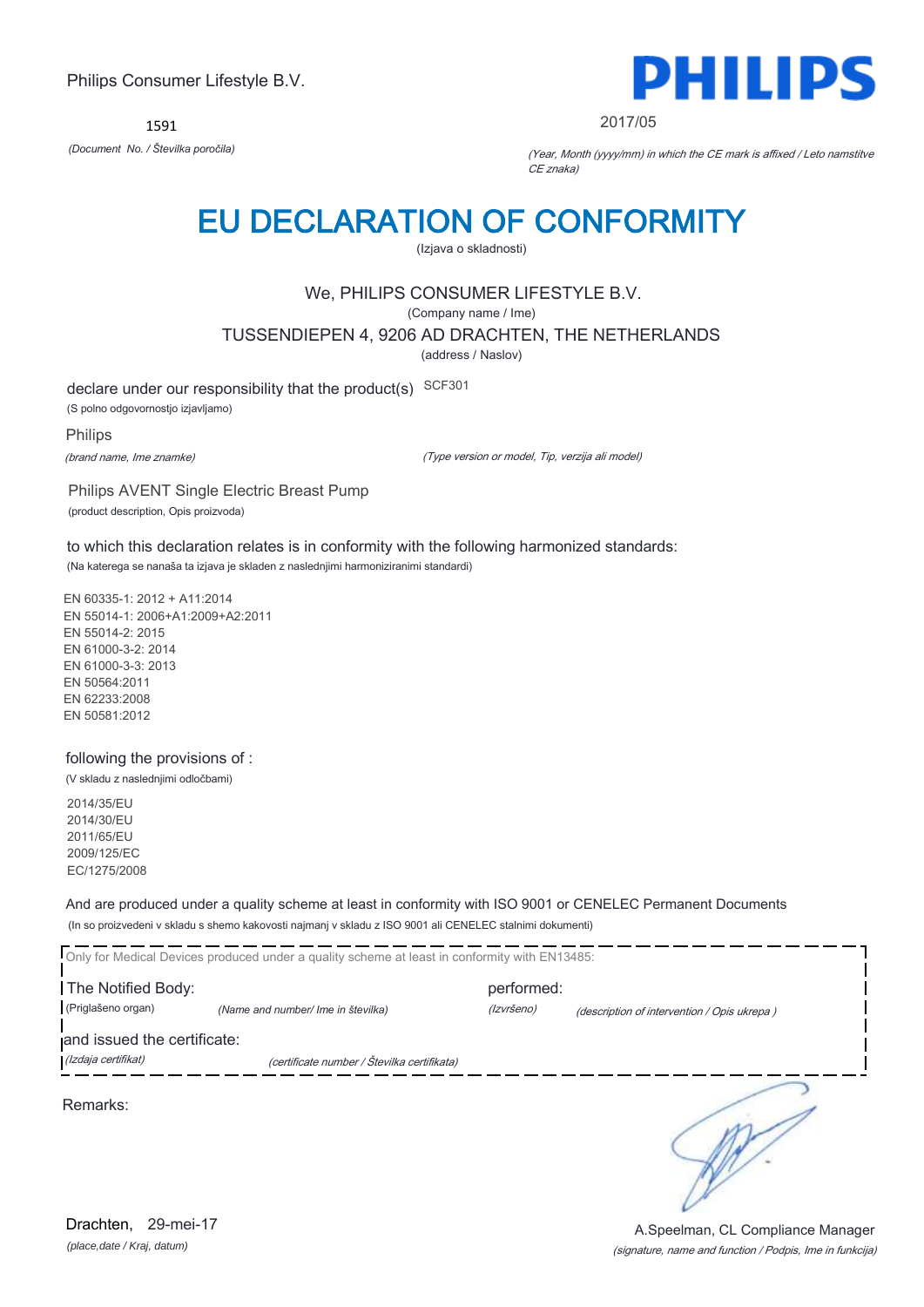1591



#### 2017/05

*(Document No. / Döküman Numarası)* (Year, Month (yyyy/mm) in which the CE mark is affixed / CE İbaresinin eklendiği yıl (yyyy/aa))

# EU DECLARATION OF CONFORMITY

(EU UYGUNLUK BEYANI)

### We, PHILIPS CONSUMER LIFESTYLE B.V.

(Company name / İmalatçının ismi)

TUSSENDIEPEN 4, 9206 AD DRACHTEN, THE NETHERLANDS

(address / İmalatçının adresi )

declare under our responsibility that the product(s): SCF301

(bizim sorumluluğumuz altında işbu beyanın ilgili bulunduğu aşağıdaki elektrikli ürünün:)

Philips

(brand name, İsim )

(Type version or model, Tip veya model)

Philips AVENT Single Electric Breast Pump

(product description, Ürün Açıklamas )

to which this declaration relates is in conformity with the following harmonized standards: (aşağıda belirtilen ilgili standartların gerektirdiği uygunluğa sahip olduğunu beyan ederiz)

EN 60335-1: 2012 + A11:2014 EN 55014-1: 2006+A1:2009+A2:2011 EN 55014-2: 2015 EN 61000-3-2: 2014 EN 61000-3-3: 2013 EN 50564:2011 EN 62233:2008 EN 50581:2012

### following the provisions of :

(Yasal hükümler şu şekildedir:)

2014/35/EU 2014/30/EU 2011/65/EU 2009/125/EC EC/1275/2008

And are produced under a quality scheme at least in conformity with ISO 9001 or CENELEC Permanent Documents (En az ISO 9001 veya CENELEC Daimi Belgelerine uygun kalite şemasına binaen mevcut ürünlerdir)

Only for Medical Devices produced under a quality scheme at least in conformity with EN13485: The Notified Body: performed: (Yetkili Kurul) *(Name and number/ Isin ve numara)* (yerine getirmiştir) (description of intervention /müdahalenin tanımı ) and issued the certificate:

(sertifikayı düzenlemiştir) (certificate number / sertifika numarası)

Remarks:

*(place,date / Yer ve tarih )* Drachten, 29-mei-17

(signature, name and function / İmza, isim ve görevi) A.Speelman, CL Compliance Manager

∋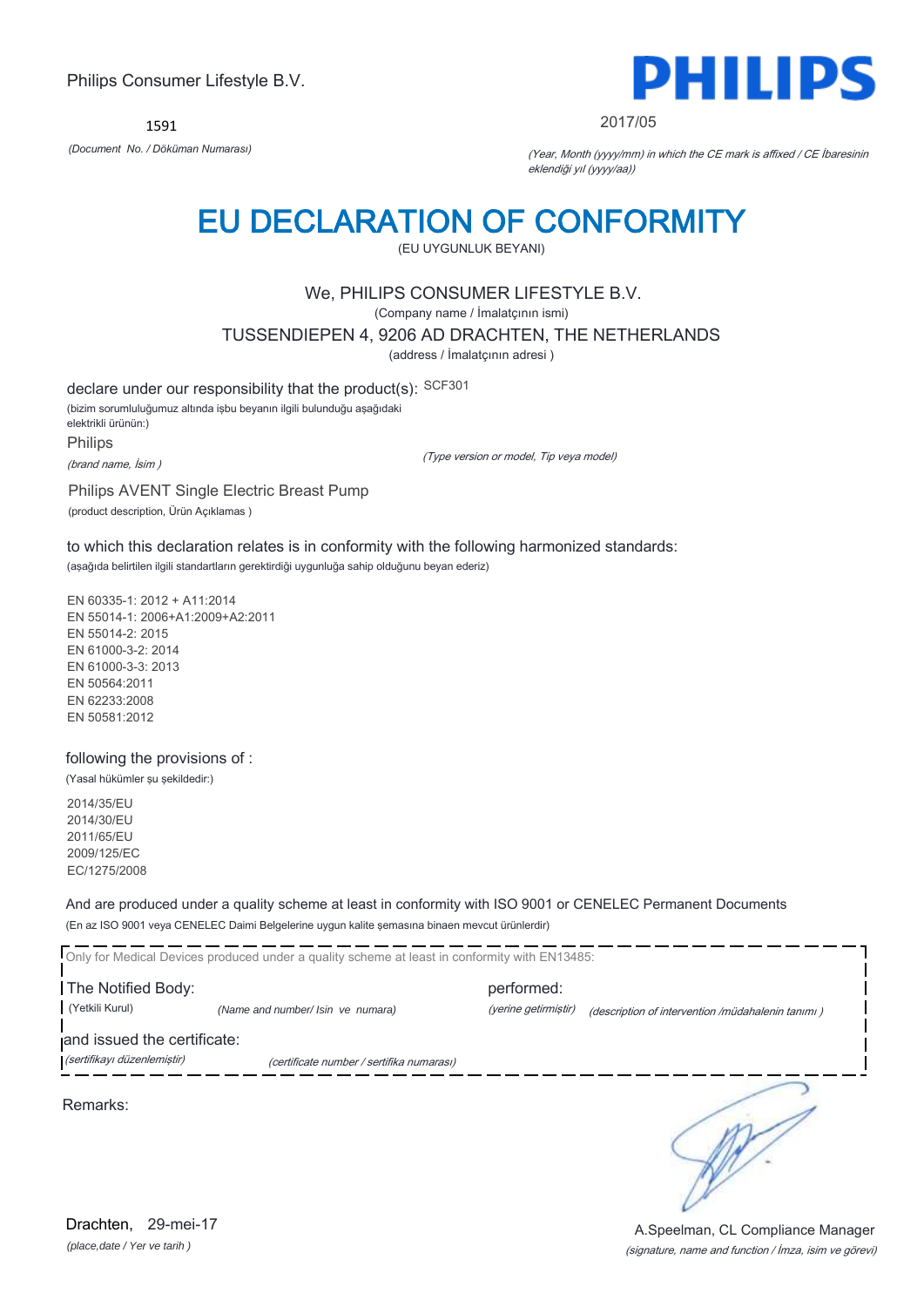1591



#### 2017/05

*(Document No. / Broj izvještaja)* (Year, Month (yyyy/mm) in which the CE mark is affixed / Godina ishođenja CE oznake)

# EU DECLARATION OF CONFORMITY

(Izjava o sukladnosti)

# We, PHILIPS CONSUMER LIFESTYLE B.V.

(Company name / Ime)

TUSSENDIEPEN 4, 9206 AD DRACHTEN, THE NETHERLANDS

(address / Adresa)

declare under our responsibility that the product(s) SCF301

(Odgovorno izjavljujemo da je elektični uređaj(i))

Philips

(brand name, Naziv robne marke)

(Type version or model, Tipska oznaka ili model)

Philips AVENT Single Electric Breast Pump (product description, opis proizvoda)

to which this declaration relates is in conformity with the following harmonized standards: (Na koje se ova izjava odnosi zadovoljava sljedeće usklađene norme)

EN 60335-1: 2012 + A11:2014 EN 55014-1: 2006+A1:2009+A2:2011 EN 55014-2: 2015 EN 61000-3-2: 2014 EN 61000-3-3: 2013 EN 50564:2011 EN 62233:2008 EN 50581:2012

#### following the provisions of :

(Slijedom odredbi:) 2014/35/EU 2014/30/EU 2011/65/EU 2009/125/EC

EC/1275/2008

And are produced under a quality scheme at least in conformity with ISO 9001 or CENELEC Permanent Documents (najmanje u skladu sa normom ISO 9001 ili)

|                             | Only for Medical Devices produced under a quality scheme at least in conformity with EN13485: |            |                                                   |
|-----------------------------|-----------------------------------------------------------------------------------------------|------------|---------------------------------------------------|
| The Notified Body:          |                                                                                               | performed: |                                                   |
| (Nadležno tijelo)           | (Name and number/ Ime i broj)                                                                 | (Izveden)  | (description of intervention / Opis intervencije) |
| and issued the certificate: |                                                                                               |            |                                                   |
| (l izdana je potvrda)       | (certificate number / Broj potvrde)                                                           |            |                                                   |
| Remarks:                    |                                                                                               |            |                                                   |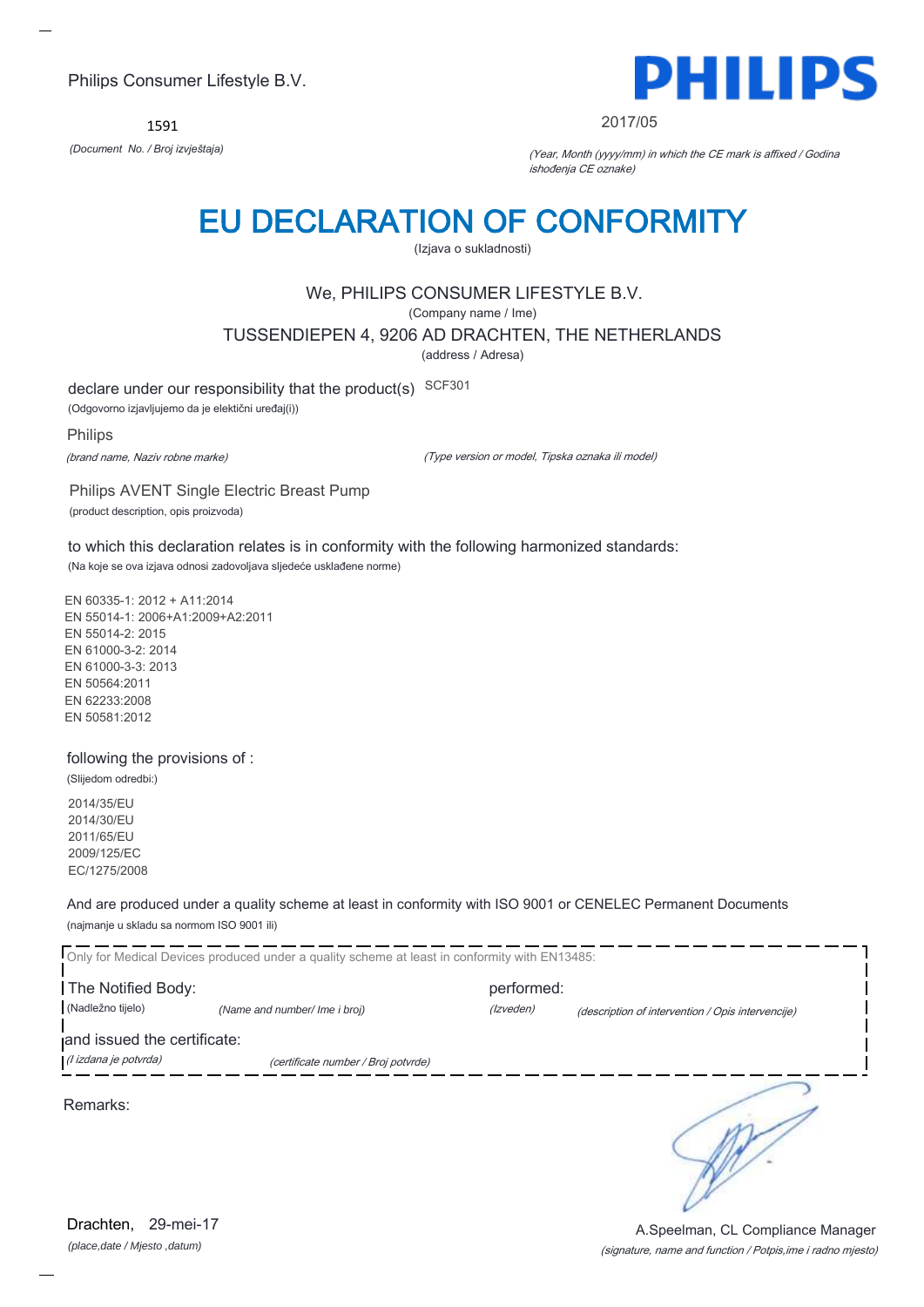1591



#### 2017/05

*(Document No. / Αρ. έκθεσης)* (Year, Month (yyyy/mm) in which the CE mark is affixed / Έτος επικόλλησης του σήματος συμμόρφωσης CE)

# EU DECLARATION OF CONFORMITY

(ΔΗΛΩΣΗ ΣΥΜΜΟΡΦΩΣΗΣ CE)

### We, PHILIPS CONSUMER LIFESTYLE B.V.

(Company name / Επωνυμία)

TUSSENDIEPEN 4, 9206 AD DRACHTEN, THE NETHERLANDS

(address / Διεύθυνση)

declare under our responsibility that the product(s) SCF301

(Δηλώνουμε υπεύθυνα ότι το ηλεκτρολογικό προϊόν/ προϊόντα)

Philips

(brand name, ονομασία μάρκας)

(Type version or model, Τύπος έκδοσης ή μοντέλο)

Philips AVENT Single Electric Breast Pump (product description, περιγραφή προϊόντος)

to which this declaration relates is in conformity with the following harmonized standards: (στο οποίο/ στα οποία αφορά η παρούσα δήλωση συμμορφούται/ συμμορφούνται με τα εξής εναρμονισμένα πρότυπα)

EN 60335-1: 2012 + A11:2014 EN 55014-1: 2006+A1:2009+A2:2011 EN 55014-2: 2015 EN 61000-3-2: 2014 EN 61000-3-3: 2013 EN 50564:2011 EN 62233:2008 EN 50581:2012

#### following the provisions of :

(Σύμφωνα με τις διατάξεις των οδηγιών)

2014/35/EU 2014/30/EU 2011/65/EU 2009/125/EC EC/1275/2008

#### And are produced under a quality scheme at least in conformity with ISO 9001 or CENELEC Permanent Documents

(Και παράγεται/ παράγονται σύμφωνα με ένα ποιοτικό πρόγραμμα που συμμορφούται, κατ'ελάχιστον, με το πρότυπο ISO 9001 ή με τα Μόνιμα Έγγραφα Τεκμηρίωσης της CENELEC)

|                                | Only for Medical Devices produced under a quality scheme at least in conformity with EN13485: |             |                                                      |
|--------------------------------|-----------------------------------------------------------------------------------------------|-------------|------------------------------------------------------|
| The Notified Body:             |                                                                                               | performed:  |                                                      |
| (Ο ειδοποιηθείς οργανισμός)    | (Name and number/ Ονομασία και αριθμός)                                                       | (διεξήγαγε) | (description of intervention / περιγραφή παρέμβασης) |
| and issued the certificate:    |                                                                                               |             |                                                      |
| (Και εξέδωσε το πιστοποιητικό) | (certificate number / αριθμός πιστοποιητικού)                                                 |             |                                                      |
| Remarks:                       |                                                                                               |             |                                                      |

*(place,date / τόπος, ημερομηνία)* Drachten, 29-mei-17

(signature, name and function / υπογραφή, ονοματεπώνυμο και λειτουργία) A.Speelman, CL Compliance Manager